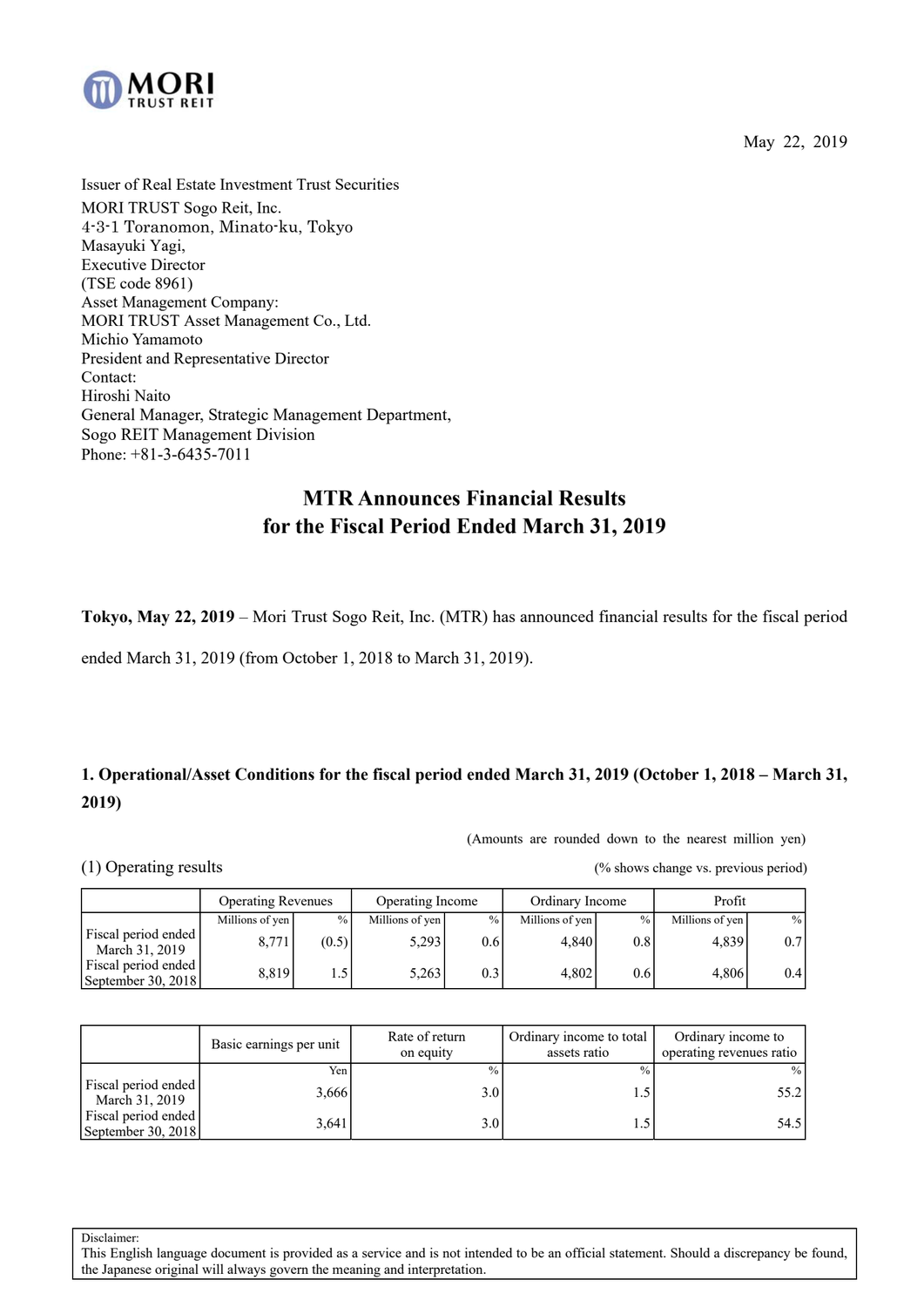

### (2) Distributions

|                                           | Distributions per<br>unit (excluding<br>distributions in<br>excess of profit) | Total Distributions<br>(excluding total<br>distributions in<br>excess of profit) | Distributions in<br>excess of profit<br>per unit | Total distributions<br>in excess of profit | Payout<br>ratio | Ratio of<br>distributions to<br>net assets |
|-------------------------------------------|-------------------------------------------------------------------------------|----------------------------------------------------------------------------------|--------------------------------------------------|--------------------------------------------|-----------------|--------------------------------------------|
|                                           | Yen                                                                           | Millions of yen                                                                  | Yen                                              | Millions of yen                            | $\frac{0}{0}$   | $\frac{0}{0}$                              |
| Fiscal period ended<br>March 31, 2019     | 3,666                                                                         | 4,839                                                                            |                                                  |                                            | 100.0           | 3.0                                        |
| Fiscal period ended<br>September 30, 2018 | 3,650                                                                         | 4,818                                                                            |                                                  |                                            | 100.2           | 3.0                                        |

(Note 1) The difference between distributions per unit and profit per unit in the fiscal period ended September 30, 2018 is due to a reversal of the reserve for reductions entry (¥11 million).

(Note 2) The payout ratio is rounded down to one decimal place.

### (3) Financial positions

|                                             | Total assets    | Net assets      | Capital adequacy ratio | Net assets per unit |
|---------------------------------------------|-----------------|-----------------|------------------------|---------------------|
|                                             | Millions of yen | Millions of yen | $\%$ .                 | Yen l               |
| Fiscal period ended<br>March 31, 2019       | 328,557         | 159.901         | 48.7                   | 121,137             |
| Fiscal period ended<br>September 30, $2018$ | 328,770         | 159.880         | 48.6                   | 121.121             |

### (4) Cash flows

|                                             | Cash flows<br>from operating activities | Cash flows<br>from investing activities | Cash flows<br>from financing activities | Cash and equivalents,<br>end of period |
|---------------------------------------------|-----------------------------------------|-----------------------------------------|-----------------------------------------|----------------------------------------|
|                                             | Millions of yen                         | Millions of yen                         | Millions of yen                         | Millions of yen                        |
| Fiscal period ended<br>March 31, 2019       | 5,665                                   | (170)                                   | (4,834)                                 | 19,408                                 |
| Fiscal period ended<br>September 30, $2018$ | 6,646                                   | 126                                     | (4,833)                                 | 18,746                                 |

# **2. Forecast for the September 2019 period (April 1, 2019 to September 30, 2019) and the March 2020 period (October 1, 2019 to March 31, 2020)**

|                                        |                    |               |                            |               |                           |               |             |               |                                                                               | (% shows change vs. previous period)                    |
|----------------------------------------|--------------------|---------------|----------------------------|---------------|---------------------------|---------------|-------------|---------------|-------------------------------------------------------------------------------|---------------------------------------------------------|
|                                        | Operating revenues |               | Operating<br><i>n</i> come |               | Ordinary<br><i>n</i> come |               | Profit      |               | Distributions per<br>unit (excluding<br>distributions in<br>excess of profit) | <b>Distributions</b><br>in excess of<br>profit per unit |
|                                        | Millions of        |               | Millions of                |               | Millions of               |               | Millions of | $\frac{0}{0}$ |                                                                               |                                                         |
|                                        | yen                | $\frac{0}{0}$ | ven                        | $\frac{0}{6}$ | ven                       | $\frac{0}{0}$ | ven         |               | Yen                                                                           | Yen                                                     |
| Fiscal period ending                   | 8,830              | 0.7           | 5,287                      | (0.1)         | 4,832                     | (0.2)         | 4,831       | (0.2)         | 3,660                                                                         | $\overline{0}$                                          |
| September 30, 2019                     |                    |               |                            |               |                           |               |             |               |                                                                               |                                                         |
| Fiscal period ending<br>March 31, 2020 | 8,854              | 0.3           | 5,298                      | 0.2           | 4,854                     | 0.4           | 4,853       | 0.4           | 3,676                                                                         | 01                                                      |

(Reference) The profit per unit forecast is ¥3,660 for the fiscal period ending September 30, 2019 and ¥3,676 for the fiscal period ending March 31, 2020.

Disclaimer: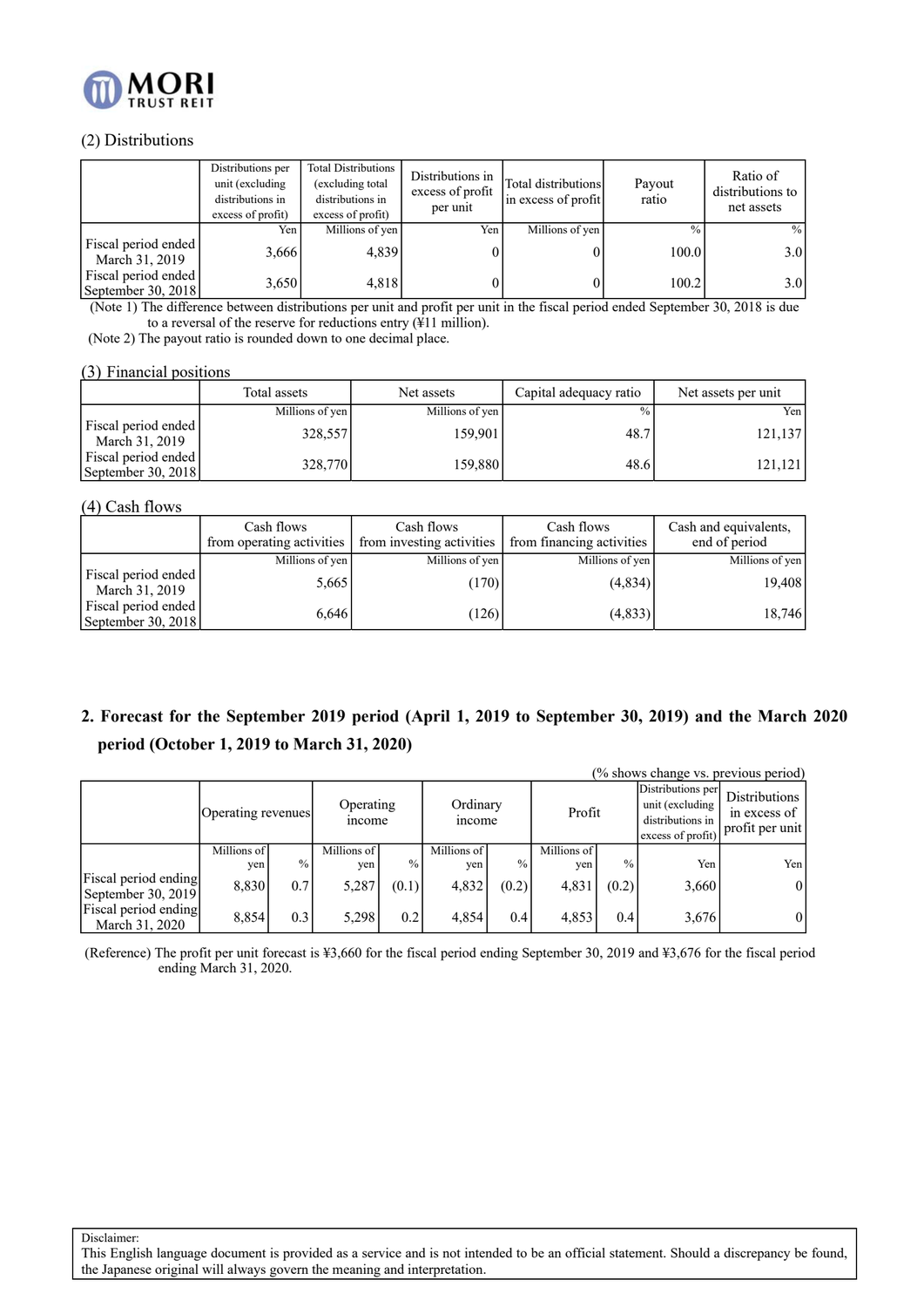

### **3. Status of Asset Management**

#### **(a) Summary of results for the current fiscal period**

### **(i) Transition of the Investment Corporation**

The Investment Corporation was established on October 2, 2001, with Mori Trust Asset Management Co., Ltd. (changed trade name from Nihon Sogo Fund Co**.,** Ltd.**.** on November 1, 2003) as the organizer, pursuant to the Act on Investment Trusts and Investment Corporations.

On March 28, 2002, the Investment Corporation began asset management, starting with the acquisition of the trust beneficiary right in Frespo Inage, land related to leased land agreement for business use.

Since then the Investment Corporation has steadily expanded the size of its assets, and was listed on the Real Estate Investment Trust Securities Market of the Tokyo Stock Exchange (Stock Code: 8961).

As a result, the real estate held by the Investment Corporation as of March 31, 2019, numbered 15 properties, with a total assets price of ¥328,557 million.

#### **(ii) Investment environment and performance**

During the fiscal period under review, the Japanese economy continued to recover at a moderate pace thanks to a steady improvement in employment and income conditions and pickups in personal consumption and capital investment, despite signs of weakness in some exports and production activities.

In the real estate investment market, investors were still keen to invest amid favorable financing conditions. However, overheated competition to acquire properties continued given limited opportunities to invest in excellent opportunities, and real estate prices remained at a high level.

In the real estate leasing market, the supply and demand balance for office buildings remained tight on the back of strong demand as businesses expanded their business operations and workforces. In central Tokyo and other major cities in Japan, the vacancy rate stayed low and the uptrend in rents continued.

The market for commercial facilities was firm thanks to a recovery in personal consumption brought about by improvement in income and inbound demand. However, performance varied depending on the business category.

In the market for luxury rental housing in Tokyo, steady demand kept the occupancy rate and the rent level firm amid limited new supply.

Looking at market conditions for hotels, occupancy rates remained high, reflecting a steady increase in the number of foreign visitors to Japan despite natural disasters such as typhoons and earthquakes that occurred the previous fiscal period.

Under these investment conditions, during the fiscal period under review the Investment Corporation made progress with leasing, focusing on Osaki MT Building from which tenants were due to move out. At the same time, the Investment Corporation continued to make upward rent revisions and managed properties in a bid to secure stable revenues.

As a result, as of March 31, 2019, the Investment Corporation owned 15 properties with a total book value of ¥309,000 million. The occupancy rate for the properties owned by the Investment Corporation was 99.9% (99.7% (Note)) as of March 31, 2019.

(Note) The figure in parentheses is the occupancy rate calculated based on sublease agreements for properties using a master lease agreement under which rent income is linked to rents under sublease agreements or a pass-through master lease agreement.

#### **(iii) Financing**

In the fiscal period under review, the Investment Corporation borrowed a total of ¥1,500 million to apply the amount to the repayment of existing loans that became due. In addition to the sum stated above, the Investment Corporation issued the Eleventh Series Unsecured Investment Corporation Bonds described below to fund the redemption of the Seventh Series Unsecured Investment Corporation Bonds that matured in February 2019.

Name: MORI TRUST Sogo Reit, Inc. Eleventh Series Unsecured Investment Corporation Bonds (ranking pari

passu among the specified Investment Corporation Bonds)

Issue amount: ¥3,000 million

Disclaimer: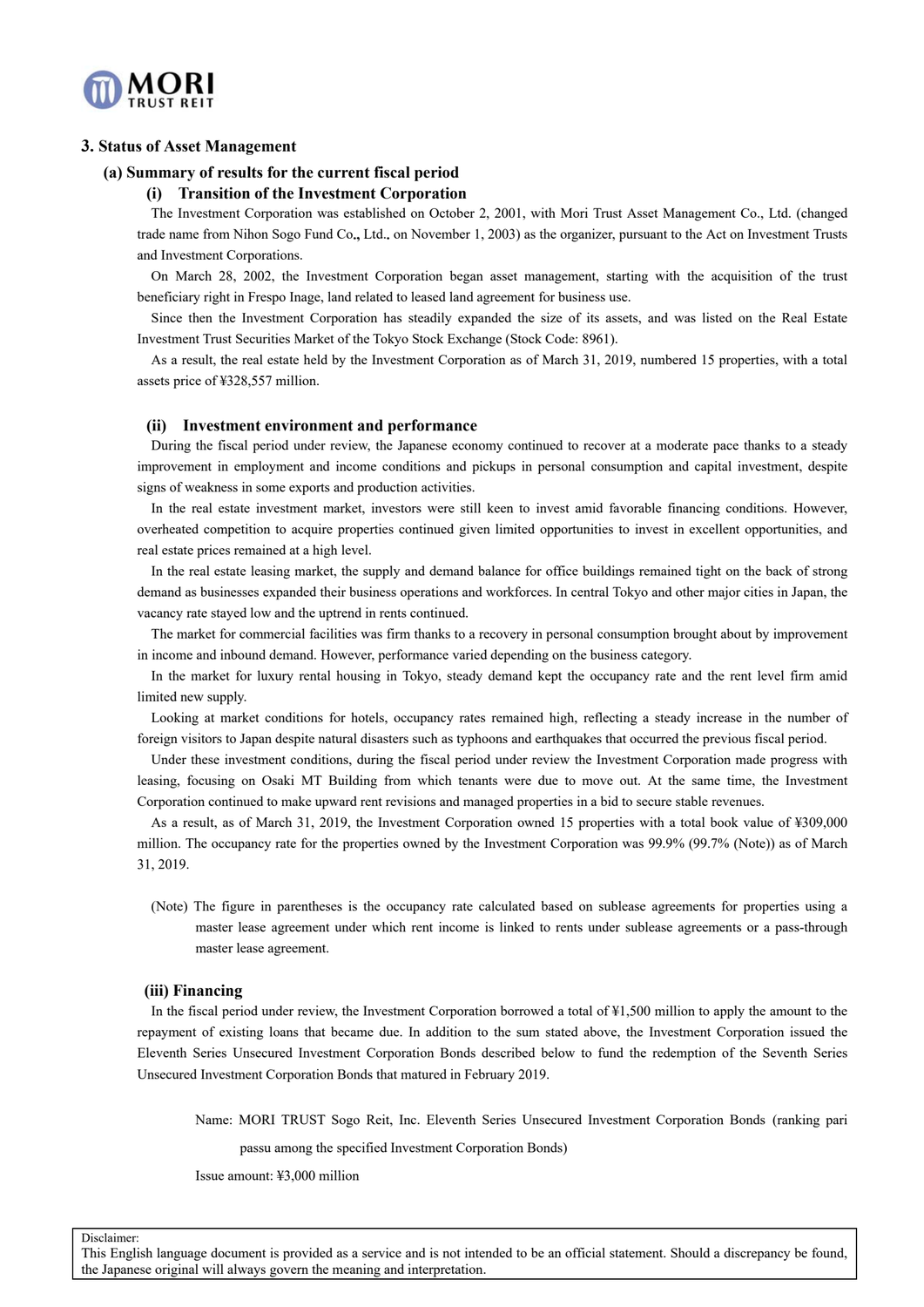

Interest rate: 0.070% per annum Issue date: February 22, 2019 Redemption date: February 22, 2022 Collateral: no secured mortgage and no bond guarantee

As a result, interest-bearing debt as of March 31, 2019 amounted to ¥155,000 million, of which long-term loans payable amounted to ¥138,000 million (including long-term loans payable of ¥33,000 million due for repayment within 1 year) and investment corporation bonds amounted to ¥12,000 million (including investment corporation bonds of ¥4,000 million due for redemption within 1 year). The ratio of interest-bearing debt to total assets as of March 31, 2019 was 47.2% (compared with 47.1% as of September 30, 2018).

As of March 31, 2019, the Investment Corporation has obtained a long-term issuer rating of AA (rating outlook: stable) from Japan Credit Rating Agency, Ltd. (JCR)

#### **(iv) Overview of financial results and distributions**

As a result of the abovementioned operations, operating revenue came to ¥8,771 million, operating income came to ¥5,293 million, ordinary income after the deduction of loan-related interest expenses from operating income came to ¥4,840 million, and profit came to ¥4,839 million.

With the intention that the maximum amount of profit distributions would be included in tax-deductible expenses under the application of special provisions for taxation (Article 67-15 of the Act on Special Measures Concerning Taxation), the Investment Corporation decided to distribute all of the undistributed profit at the end of the fiscal period except for a fraction of less than ¥1 of distributions per unit, and the distribution per investment unit amounted to ¥3,666.

### **(b) Outlook for the next fiscal period**

#### **(i) Outlook for overall performance**

The Japanese economy is expected to sustain a modest recovery, backed by factors including a recovery in consumer spending amid a consistent improvement in employment and income conditions.

Meanwhile, the effects that global issues such as the US-China trade disputes and the BREXIT developments may have on the domestic economy and the possible impact of the upcoming consumption tax hike will require continued attention.

In the real estate investment market, investment demand is expected to remain strong under favorable financing conditions. Given this situation, expected yield rates are likely to remain low, and fierce competition for acquiring properties is set to continue in an environment of limited opportunities for property acquisition.

In the real estate leasing market, overall market conditions for office buildings are likely to keep improving, supported by

strong corporate earnings, employment expansion and strong demand for setting up and expanding offices in response to increasingly diverse work styles. In central Tokyo, many of the office buildings scheduled for completion within 2019 have been successful in attracting tenants, and market conditions are expected to remain firm and steady.

In the market for commercial facilities, changes in the inbound tourism consumption and the expected impact of the upcoming consumption tax hike require continued attention. Meanwhile, consumer confidence is expected to remain firm with a steady improvement in employment and income conditions.

The occupancy rate and the rent level for luxury rental apartments in Tokyo are likely to remain firm, given the stable supply-demand situation. It will be necessary, however, to pay close attention to both domestic and international economic developments going forward.

The occupancy rate for hotels is expected to remain high, helped by the stable growth in demand associated with the increasing number of foreign visitors to Japan.

### **(ii) Future investment policy**

Regarding the form of lease agreements of the real estate owned by the Investment Corporation, the Investment Corporation will maintain the weight of fixed-term building lease agreements with fixed rent over the medium and long term at a certain percentage, to ensure that a drop in the level of market rents does not immediately have a major impact on the revenue of the real estate owned by the Investment Corporation.

Disclaimer: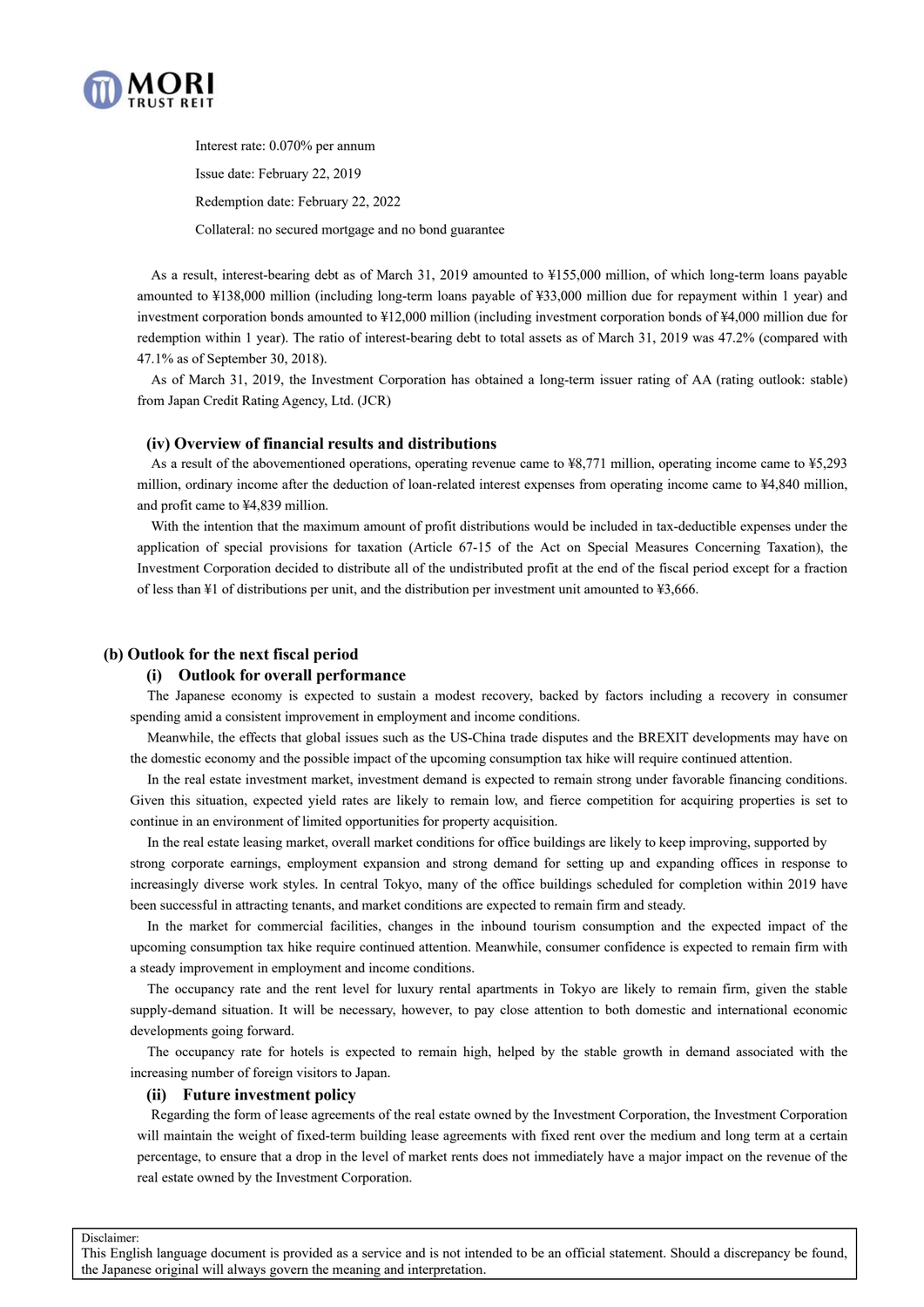

However, when entering into a new lease agreement, the Investment Corporation will examine the agreement term and the fixing of rents in the medium or long term based on an assessment of the location and features of the real estate and will aim to maximize revenue.

In addition, the Investment Corporation will operate and manage real estate in accordance with the following policy to maintain and increase market competitiveness and to enable stable operation.

- 1. The Investment Corporation will work to improve the satisfaction of tenants and consider measures such as thoroughgoing implementation of preventive maintenance and safety management and enhancement of customer relations with tenants based on an assessment of the features of each portfolio real estate, and endeavor to maintain high occupancy rates of the real estate it owns. When real estate becomes vacant or is due to become vacant, the Investment Corporation will conduct well-aimed market research and then focus on leasing in cooperation with the Mori Trust Group, real estate agents and property management companies.
- 2. When entering into a new lease agreement, the Investment Corporation will endeavor to conclude a medium- or long-term fixed-term building lease agreement or an agreement that otherwise considers fixing the rent or lengthening the agreement term to ensure future rental revenue. In the case of portfolio real estate that can be expected to achieve stable internal growth, the Investment Corporation will also incorporate agreements designed to tap into growth in income gain.
- 3. Based on consideration of the aging and age of portfolio real estate, the Investment Corporation will endeavor to maintain stable occupancy rates by renovating aged facilities, etc. and actively making investments to increase market competitiveness so that portfolio real estate compares favorably with competing properties.

#### **(iii) Investment strategy for new investment real estate**

The Investment Corporation's basic policy is to make investments based on the following investment strategies, with a focus on seeking to further develop and cultivate property information routes and endeavoring to gather high quality property information, to expand the size of its assets under management (AUM) and acquire new investment real estate.

- 1. The Investment Corporation will invest primarily in real estate in central Tokyo regardless of its use, aiming for an investment portfolio in which central Tokyo properties account for 60 -80% of total AUM. It will also invest in certain investment real estate located in other regions, such as office buildings located in areas with a high concentration of office buildings and convenient transport links and high-quality commercial facilities that are highly competitive within their trade area.
- 2. The Investment Corporation will invest in investment real estate intended for "office building" use, aiming to build a portfolio in which office buildings account for 70-90% of total AUM. Besides office buildings, it will also invest in commercial facilities (10-30% of total AUM) and "Others" (0-10% of total AUM). However, for the present time, it will invest only in residential properties and hotels in the "others" category.
- 3.The Investment Corporation's basic strategy is to conclude medium-to-long-term lease agreements with tenants. Also, where possible, it will endeavor to conclude fixed-term building lease agreements or other agreements that take fixing the rent or lengthening the agreement period into consideration. The agreement for the lease of investment real estate may take the form of leasing the investment real estate directly to the tenant or the form of using a master lessee as an intermediary between the Investment Corporation and tenants and leasing to the master lessee. The Investment Corporation will actively examine a master lease agreement in cases where, upon consideration of factors such as the size and use of the real estate and the characteristics of tenants, this arrangement is deemed to have certain benefits.

#### **(iv) Financial strategy, etc.**

The Investment Corporation will examine points such as the amounts of loans, borrowing periods and the fixation of interest rates, and work to arrive at the optimum financing balance, bearing in mind the need to curb the negative effects of changes in financing conditions and reduce financing costs. The Investment Corporation will also consider issuing investment corporation bonds.

When selecting finance providers, the Investment Corporation will negotiate with a number of eligible financial institutions and compare the terms offered before making a decision.

**(v) Significant events after balance sheet date**

Not applicable

Disclaimer: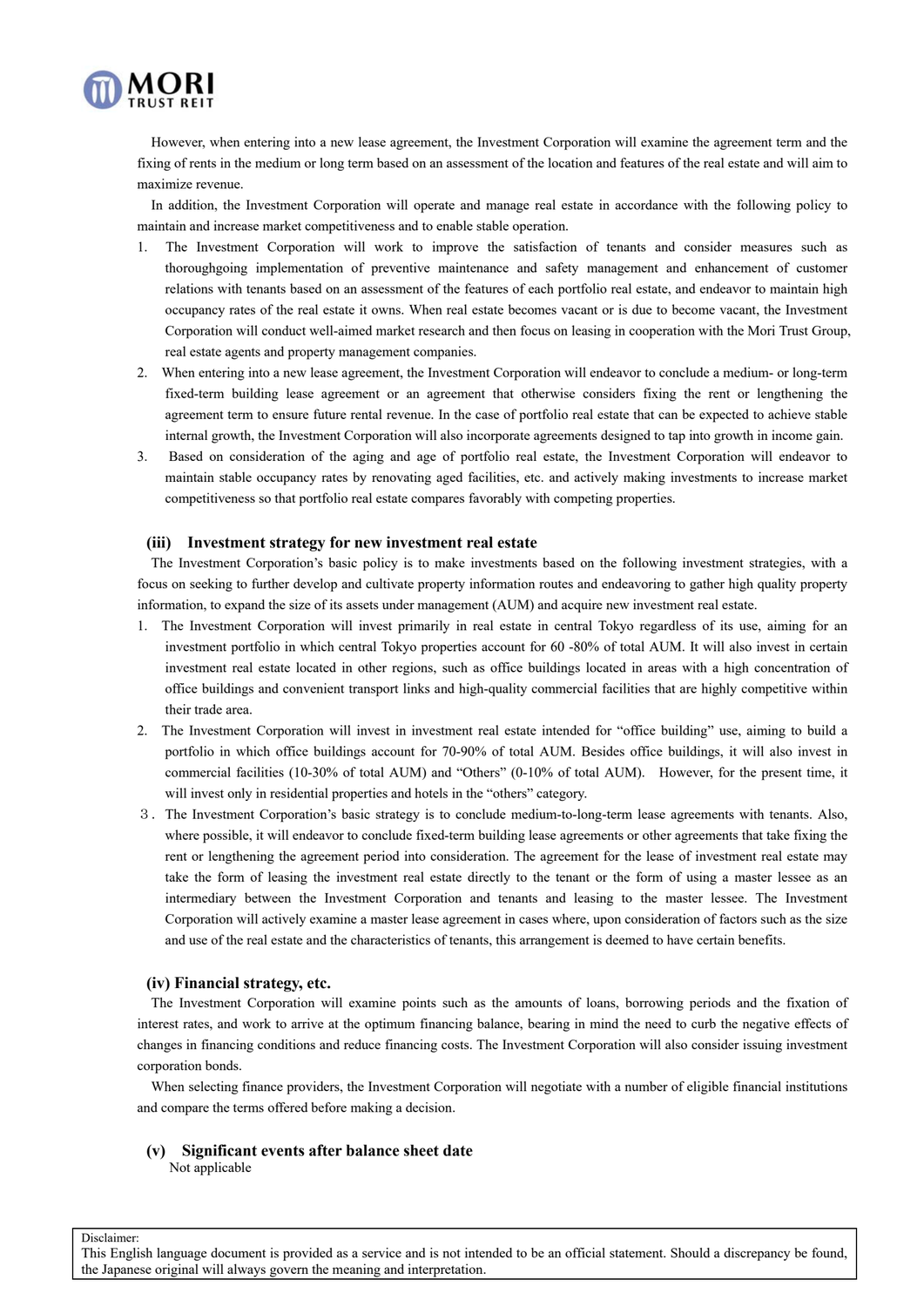

### **(vi) Forecasts of performance**

The Investment Corporation forecasts that performance in the next fiscal period the fiscal period ending September 30, 2019 (from April 1, 2019 to September 30, 2019) will be as follows. Assuming that the assumptions of forecasts of performance are correct, performance forecasts for the fiscal period ending March 31, 2020 (from October 1, 2019 to March 31, 2020) are as follows.

Please refer to "Assumptions for Forecasts of Performance for the fiscal period ending September 30, 2019 (from April 1, 2019 to September 30, 2019) and the fiscal period ending March 31, 2020 (from October 1, 2019 to March 31, 2020)" below for further details of the assumptions of forecasts of performance.

|                       | the fiscal period ending | the fiscal period ending |
|-----------------------|--------------------------|--------------------------|
|                       | September 30, 2019       | March 31, 2020           |
| Operating revenues    | ¥8,830 million           | ¥8,854 million           |
| Operating income      | $45,287$ million         | $45,298$ million         |
| Ordinary income       | ¥4,832 million           | ¥4,854 million           |
| Profit                | ¥4,831 million           | ¥4,853 million           |
| Distribution per unit | ¥3,660                   | ¥3,676                   |

(Note ) The above forecasts are based on certain assumptions and information currently available and are not a guarantee of actual operating revenues, operating income, ordinary income, profit, and distribution per unit, and such may differ according to circumstances occurring in the future.

### **Assumptions for Forecasts of Performance for the Fiscal Period ending September 30, 2019 (from April 1, 2019 to September 30, 2019) and the Fiscal Period ending March 31, 2020 (from October 1, 2019 to March 31, 2020)**

| Item                                     | Assumptions                                                                                                     |
|------------------------------------------|-----------------------------------------------------------------------------------------------------------------|
|                                          | • We assume that a total of 15 properties will be under management as of March 31, 2019.                        |
| Portfolio properties                     | · The actual portfolio may change due to the acquisition or disposal/transfer of other properties.              |
| Number of investment                     | · We assume 1,320,000 investment units issued and outstanding as of March 31, 2019. The number of               |
| units issued and                         | investment issued and outstanding may change, however, for reasons such as the issuance of                      |
| outstanding                              | investment units during the fiscal period.                                                                      |
|                                          | • Interest-bearing debt amounted to ¥155,000 million as of May 22, 2019.                                        |
|                                          | • Concerning the repayment of loans payable of \\$17,000 million that will fall due during the fiscal period    |
|                                          | ending September 30, 2019, we assume the application of funds raised through refinancing.                       |
| Interest-bearing debt<br>and refinancing | Concerning the repayment of loans payable of $\frac{421,000}{2}$ million and the redemption of investment       |
|                                          | corporation bonds of $\yen$ 3,000 million that will fall due during the fiscal period ending March 31, 2020,    |
|                                          | we assume the application of funds raised through refinancing and the issuance of investment                    |
|                                          | corporation bonds.                                                                                              |
| Operating revenue                        | • Concerning leasing business revenues, we take factors such as tenant movements into consideration.            |
|                                          | • We assume that there will be no delayed payment or non-payment by tenants.                                    |
|                                          | • Concerning fixed property tax, city planning tax, depreciated asset tax, etc. for owned real estate in trust, |
|                                          | the portion of the tax amount to be levied that corresponds to the relevant calculation period is               |
|                                          | recorded as leasing business expenses. However, the amount equivalent to fixed property tax, city               |
|                                          | planning tax, etc. for the fiscal year of acquisition reimbursed to the previous owner at the time of           |
| Operating expenses                       | acquisition of the real estate, etc. is included in the cost of acquisition of the relevant real estate and is  |
|                                          | thus not recognized as expenses in the relevant calculation period.                                             |
|                                          | • Concerning repair expenses, the estimated amount required is recorded as expenses. However, the actual        |
|                                          | repair expenses may significantly differ from the estimates since (i) an unforeseeable event may cause          |
|                                          | damage to a building requiring emergency repair expenditure, (ii) in general, amounts vary according            |

Disclaimer: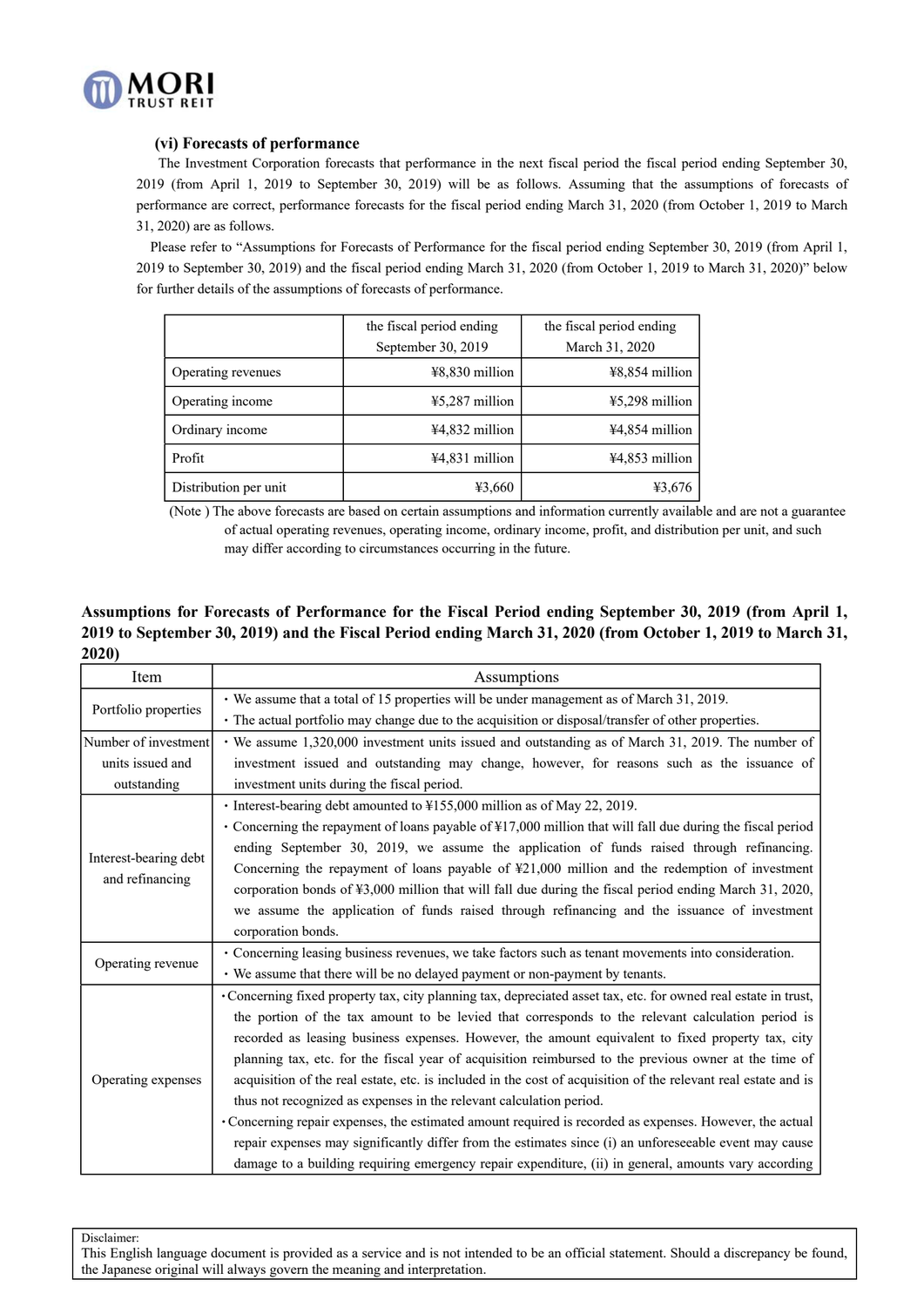

|                         | to the fiscal period, and (iii) certain types of repair and maintenance expenses are not required in every  |
|-------------------------|-------------------------------------------------------------------------------------------------------------|
|                         | fiscal period.                                                                                              |
|                         | • We estimate property and other taxes of ¥948 million for the fiscal period ending September 30, 2019      |
|                         | and ¥946 million for the fiscal period ending March 31, 2020 fiscal period.                                 |
|                         | • We estimate property management fees of ¥404 million for the fiscal period ending September 30, 2019      |
|                         | and ¥391 million for the fiscal period ending March 31, 2020.                                               |
|                         | • We estimate depreciation of ¥1,284 million for the fiscal period ending September 30, 2019 and ¥1,305     |
|                         | million for the fiscal period ending March 31, 2020.                                                        |
|                         | • We estimate operations expenses other than leasing business expenses (asset management fees, fees for     |
|                         | the custody of assets, administrative service fees, etc.) of ¥469 million for the fiscal period ending      |
|                         | September 30, 2019 and ¥458 million for the fiscal period ending March 31, 2020.                            |
|                         | • We estimate non-operating expenses (loan interest, investment corporation bond interest, etc.) of ¥456    |
| Non-operating           | million for the fiscal period ending September 30, 2019 and ¥446 million for the fiscal period ending       |
| expenses                | March 31, 2020. We assume that there will be no borrowing-related expenses.                                 |
|                         | • Distributions (distribution per unit) are calculated based on the cash distribution policy set out in the |
|                         | Investment Corporation's Articles of Incorporation.                                                         |
| <b>Distributions</b>    | · Distributions per unit may change due to a variety of factors, including changes in the assets under      |
|                         | investment and changes in rental income as a result of changes in tenants, the occurrence of unforeseen     |
|                         | repairs, fluctuation in the number of issued investment units and financing.                                |
| Distributions in excess | • We currently have no plans to pay cash distributions in excess of earnings (distributions in excess of    |
| of earnings per unit    | earnings per unit).                                                                                         |
|                         | · Our forecasts assume no revisions that impact on the above projections will be made to laws and           |
| Others                  | regulations, tax systems, accounting standards, securities listing regulations and the rules of The         |
|                         | Investment Trusts Association, Japan, or others.                                                            |

Disclaimer: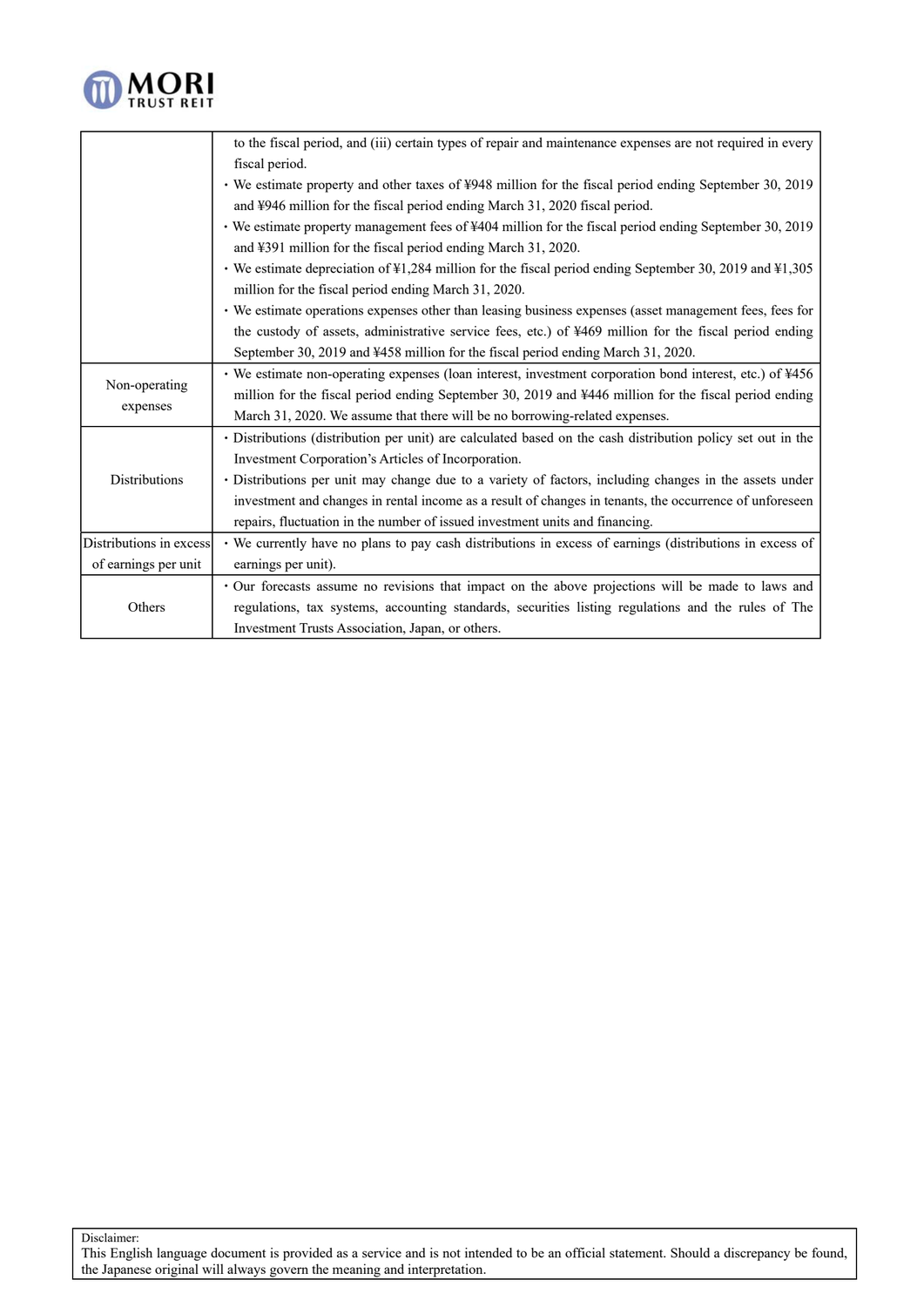

# **4. FINANCIAL STATEMENTS**

(1) Balance Sheets

|                                             |                          | Thousands of yen     |
|---------------------------------------------|--------------------------|----------------------|
|                                             | As of September 30, 2018 | As of March 31, 2019 |
| Assets                                      |                          |                      |
| Current assets                              |                          |                      |
| Cash and deposits                           | 15,874,564               | 16,508,717           |
| Cash and deposits in trust                  | 2,871,670                | 2,899,320            |
| Operating accounts receivable               | 59,097                   | 50,893               |
| Accounts receivable - other                 |                          | 1,336                |
| Prepaid expenses                            | 39,147                   | 31,434               |
| Other                                       |                          | 1,278                |
| Total current assets                        | 18,844,479               | 19,492,980           |
| Non-current assets                          |                          |                      |
| Property, plant and equipment               |                          |                      |
| <b>Buildings</b>                            | 39,833,042               | 39,977,988           |
| Accumulated depreciation                    | (15,984,523)             | (16, 730, 811)       |
| Buildings, net                              | 23,848,519               | 23, 247, 176         |
| <b>Structures</b>                           | 563,960                  | 566,654              |
| Accumulated depreciation                    | (529, 670)               | (530,079)            |
| Structures, net                             | 34,289                   | 36,574               |
| Machinery and equipment                     | 152,086                  | 152,086              |
| Accumulated depreciation                    | (109, 155)               | (111, 325)           |
| Machinery and equipment, net                | 42,930                   | 40,760               |
| Tools, furniture and fixtures               | 97,529                   | 100,065              |
| Accumulated depreciation                    | (66,003)                 | (68, 799)            |
| Tools, furniture and fixtures, net          | 31,525                   | 31,266               |
| Land                                        | 136,672,529              | 136,672,529          |
| Buildings in trust                          | 27,146,372               | 27,397,648           |
| Accumulated depreciation                    | (8,915,528)              | (9,426,482)          |
| Buildings in trust, net                     | 18,230,844               | 17,971,166           |
| Structures in trust                         | 125,153                  | 125,153              |
| Accumulated depreciation                    | (98, 120)                | (99, 724)            |
| Structures in trust, net                    | 27,032                   | 25,428               |
| Machinery and equipment in trust            | 6,898                    | 7,693                |
| Accumulated depreciation                    | (2,319)                  | (2, 533)             |
| Machinery and equipment in trust, net       | 4,579                    | 5,160                |
| Tools, furniture and fixtures in trust      | 65,142                   | 71,618               |
| Accumulated depreciation                    | (37, 309)                | (41, 187)            |
| Tools, furniture and fixtures in trust, net | 27,832                   | 30,431               |
| Land in trust                               | 130,939,930              | 130,939,930          |
| Total property, plant and equipment         | 309,860,013              | 309,000,426          |
| Intangible assets                           |                          |                      |
| Software                                    | 38                       | 19                   |
| Other                                       | 240                      | 240                  |
| Total intangible assets                     | 278                      | 259                  |

Disclaimer: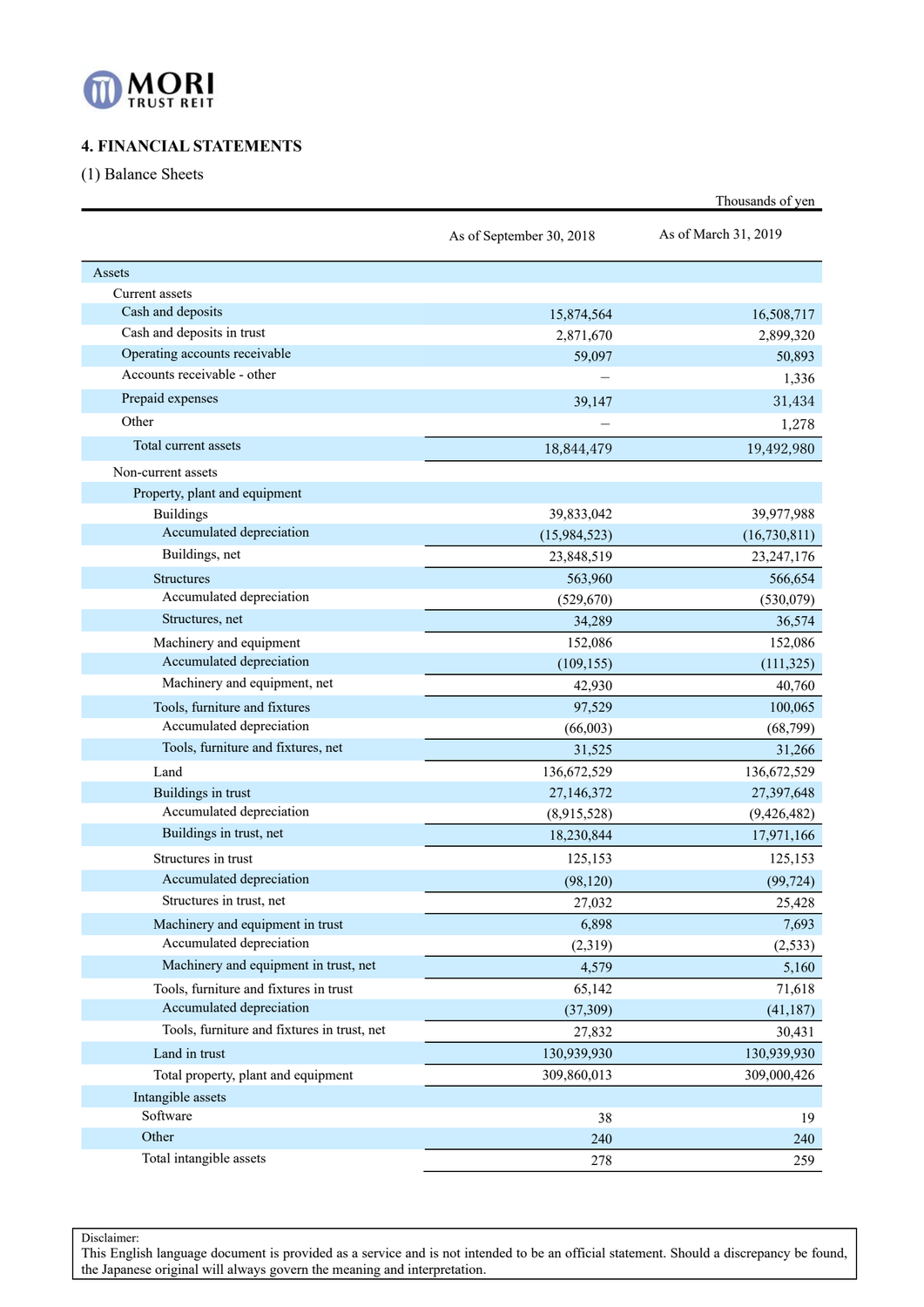

| Thousands of yen |
|------------------|
|                  |

|                                                    | As of September 30, 2018 | As of March 31, 2019 |
|----------------------------------------------------|--------------------------|----------------------|
|                                                    |                          |                      |
|                                                    |                          |                      |
| Investments and other assets<br>Guarantee deposits |                          |                      |
|                                                    | 10,000                   | 10,000               |
| Long-term prepaid expenses<br>Other                | 13,219                   | 5,229                |
|                                                    | 3,602                    | 3,602                |
| Total investments and other assets                 | 26,821                   | 18,831               |
| Total non-current assets                           | 309,887,113              | 309,019,516          |
| Deferred assets                                    |                          |                      |
| Investment corporation bond issuance costs         | 39,245                   | 45,053               |
| Total deferred assets                              | 39,245                   | 45,053               |
| Total assets                                       | 328,770,839              | 328,557,549          |
| Liabilities                                        |                          |                      |
| <b>Current liabilities</b>                         |                          |                      |
| Operating accounts payable                         | 567,456                  | 245,710              |
| Short-term loans payable                           | 5,000,000                | 5,000,000            |
| Current portion of investment corporation bonds    | 3,000,000                | 4,000,024            |
| Current portion of long-term loans payable         | 13,500,000               | 33,000,000           |
| Accounts payable – other                           | 153,933                  | 225,529              |
| Accrued expenses                                   | 505,657                  | 486,841              |
| Dividends payable                                  | 9,998                    | 8,675                |
| Income taxes payable                               | 682                      | 1,053                |
| Accrued consumption taxes                          | 281,978                  | 154,912              |
| Advances received                                  | 1,440,423                | 1,459,190            |
| Deposits received                                  | 14,843                   | 1,016                |
| Total current liabilities                          | 24,474,974               | 44,582,954           |
| Non-current liabilities                            |                          |                      |
| Investment corporation bonds                       | 9,000,037                | 8,000,000            |
| Long-term loans payable                            | 124,500,000              | 105,000,000          |
| Tenant leasehold and security deposits             | 9,545,984                | 9,682,602            |
| Tenant leasehold and security deposits in trust    | 874,186                  | 894,870              |
| Deferred tax liabilities                           | 495,206                  | 495,189              |
| Total non-current liabilities                      | 144,415,414              | 124,072,661          |
| Total liabilities                                  | 168,890,389              | 168,655,616          |
| Net assets                                         |                          |                      |
| Unitholders' equity                                |                          |                      |
| Unitholders' capital                               | 153,990,040              | 153,990,040          |
| Surplus                                            |                          |                      |
| Voluntary retained earnings                        |                          |                      |
| Reserve for reduction entry                        | 1,083,568                | 1,072,409            |
| Total voluntary retained earnings                  | 1,083,568                | 1,072,409            |
| Unappropriated retained earnings                   | 4,806,841                | 4,839,482            |
| Total surplus                                      | 5,890,409                | 5,911,892            |
| Total unitholders' equity                          |                          |                      |
|                                                    | 159,880,449              | 159,901,932          |
| Total net assets                                   | 159,880,449              | 159,901,932          |
| Total liabilities and net assets                   | 328,770,839              | 328,557,549          |

Disclaimer: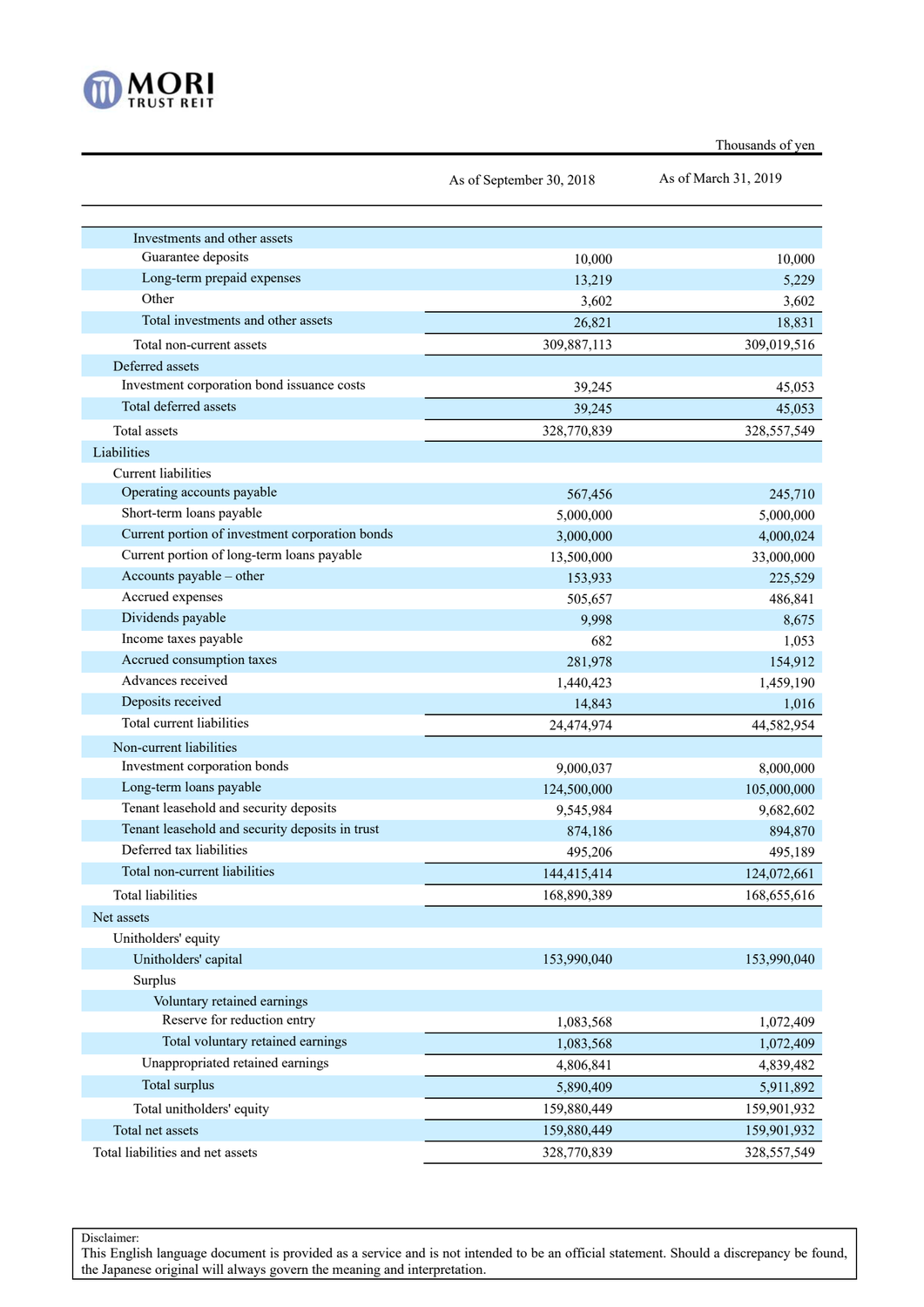

# (2) Statement of income

|                                                               |                                                               | Thousands of yen                                            |
|---------------------------------------------------------------|---------------------------------------------------------------|-------------------------------------------------------------|
|                                                               | For the period<br>from April 1, 2018<br>to September 30, 2018 | For the period<br>from October 1, 2018<br>to March 31, 2019 |
| Operating revenue                                             |                                                               |                                                             |
| Lease business revenue                                        | 8,428,133                                                     | 8,475,783                                                   |
| Other lease business revenue                                  | 391,641                                                       | 296,072                                                     |
| Total operating revenue                                       | 8,819,775                                                     | 8,771,855                                                   |
| Operating expenses                                            |                                                               |                                                             |
| Expenses related to rent business                             | 3,091,850                                                     | 3,028,330                                                   |
| Asset management fee                                          | 334,082                                                       | 338,276                                                     |
| Asset custody fee                                             | 16,408                                                        | 13,092                                                      |
| Administrative service fees                                   | 53,228                                                        | 50,460                                                      |
| Directors' compensations                                      | 6,000                                                         | 6,000                                                       |
| Other operating expenses                                      | 54,538                                                        | 41,878                                                      |
| Total operating expenses                                      | 3,556,168                                                     | 3,478,037                                                   |
| Operating income                                              | 5,263,606                                                     | 5,293,818                                                   |
| Non-operating income                                          |                                                               |                                                             |
| Interest income                                               | 209                                                           | 88                                                          |
| Reversal of dividends payable                                 | 759                                                           | 653                                                         |
| Interest on tax refund                                        | 219                                                           |                                                             |
| Insurance income                                              | 1,989                                                         | 6,341                                                       |
| Total non-operating income                                    | 3,178                                                         | 7,083                                                       |
| Non-operating expenses                                        |                                                               |                                                             |
| Interest expenses                                             | 444,015                                                       | 439,069                                                     |
| Interest expenses on investment corporation bonds             | 12,629                                                        | 12,326                                                      |
| Amortization of investment corporation bond issuance<br>costs | 7,727                                                         | 8,972                                                       |
| Total non-operating expenses                                  | 464,373                                                       | 460,369                                                     |
| Ordinary income                                               | 4,802,411                                                     | 4,840,532                                                   |
| Profit before income taxes                                    | 4,802,411                                                     | 4,840,532                                                   |
| Income taxes - current                                        | 714                                                           | 1,066                                                       |
| Income taxes - deferred                                       | (5,144)                                                       | (17)                                                        |
| Total income taxes                                            | (4, 430)                                                      | 1,049                                                       |
| Profit                                                        | 4,806,841                                                     | 4,839,482                                                   |
| Unappropriated retained earnings                              | 4,806,841                                                     | 4,839,482                                                   |

Disclaimer: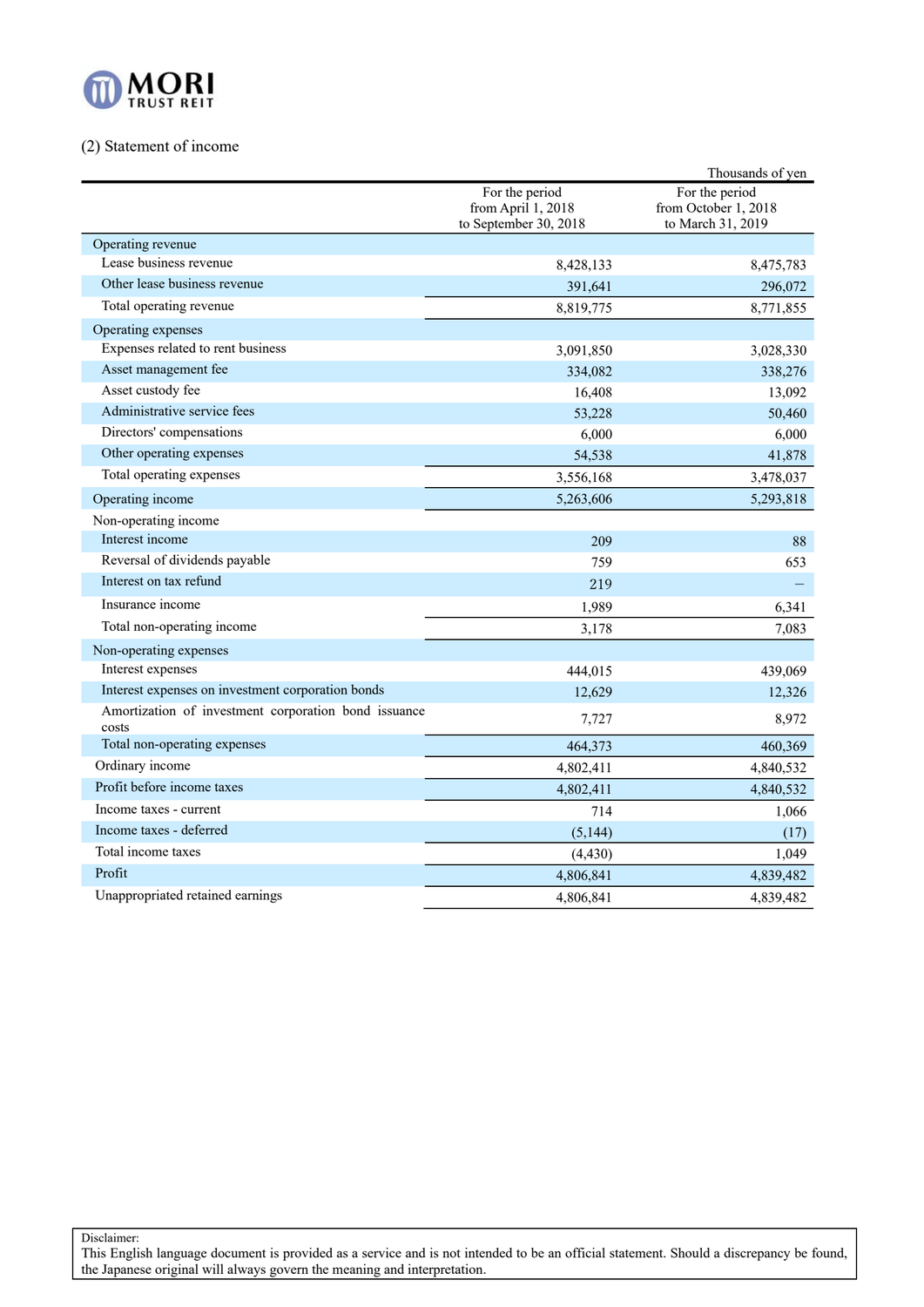

### (3) Statement of changes in Net Assets

### For the six-month period from April 1, 2018 to September 30, 2018

|                                               |              |                                | Thousands of yen                     |                                        |               |                    |                  |  |
|-----------------------------------------------|--------------|--------------------------------|--------------------------------------|----------------------------------------|---------------|--------------------|------------------|--|
|                                               |              |                                |                                      | Unitholders' equity                    |               |                    |                  |  |
|                                               |              |                                |                                      | Surplus                                |               |                    |                  |  |
|                                               | Unitholders' | Voluntary retained earnings    |                                      | Unappropriated                         |               | Total unitholders' | Total net assets |  |
|                                               | capital      | Reserve for<br>reduction entry | Total voluntary<br>retained earnings | retained earnings<br>(undisposed loss) | Total surplus | equity             |                  |  |
| Balance at beginning of<br>current period     | 153,990,040  | 1,115,915                      | 1,115,915                            | 4,785,653                              | 5,901,568     | 159,891,608        | 159,891,608      |  |
| Changes of items during<br>period             |              |                                |                                      |                                        |               |                    |                  |  |
| Reversal of reserve for<br>reduction entry    |              | (32, 346)                      | (32, 346)                            | 32,346                                 |               |                    |                  |  |
| Dividends of surplus                          |              |                                |                                      | (4,818,000)                            | (4,818,000)   | (4,818,000)        | (4,818,000)      |  |
| Profit                                        |              |                                |                                      | 4,806,841                              | 4,806,841     | 4,806,841          | 4,806,841        |  |
| of items<br>Total<br>changes<br>during period |              | (32, 346)                      | (32, 346)                            | 21,188                                 | (11, 158)     | (11, 158)          | (11, 158)        |  |
| Balance at end of current<br>period           | 153,990,040  | 1,083,568                      | 1,083,568                            | 4,806,841                              | 5,890,409     | 159,880,449        | 159,880,449      |  |

#### For the six-month period from October 1, 2018 to March 31, 2019

Thousands of yen

|                                            |              | Unitholders' equity            |                                      |                                        |               |                    |                  |  |  |
|--------------------------------------------|--------------|--------------------------------|--------------------------------------|----------------------------------------|---------------|--------------------|------------------|--|--|
|                                            |              |                                | Surplus                              |                                        |               |                    |                  |  |  |
|                                            | Unitholders' |                                | Voluntary retained earnings          | Unappropriated                         |               | Total unitholders' | Total net assets |  |  |
|                                            | capital      | Reserve for<br>reduction entry | Total voluntary<br>retained earnings | retained earnings<br>(undisposed loss) | Total surplus | equity             |                  |  |  |
| Balance at beginning of<br>current period  | 153,990,040  | 1,083,568                      | 1,083,568                            | 4,806,841                              | 5,890,409     | 159,880,449        | 159,880,449      |  |  |
| Changes of items during<br>period          |              |                                |                                      |                                        |               |                    |                  |  |  |
| Reversal of reserve for<br>reduction entry |              | (11, 158)                      | (11, 158)                            | 11,158                                 |               |                    |                  |  |  |
| Dividends of surplus                       |              |                                |                                      | (4,818,000)                            | (4,818,000)   | (4,818,000)        | (4,818,000)      |  |  |
| Profit                                     |              |                                |                                      | 4,839,482                              | 4,839,482     | 4,839,482          | 4,839,482        |  |  |
| Total changes of items<br>during period    |              | (11, 158)                      | (11, 158)                            | 32,641                                 | 21,482        | 21,482             | 21,482           |  |  |
| Balance at end of current<br>period        | 153,990,040  | 1,072,409                      | 1,072,409                            | 4,839,482                              | 5,911,892     | 159,901,932        | 159,901,932      |  |  |

Disclaimer: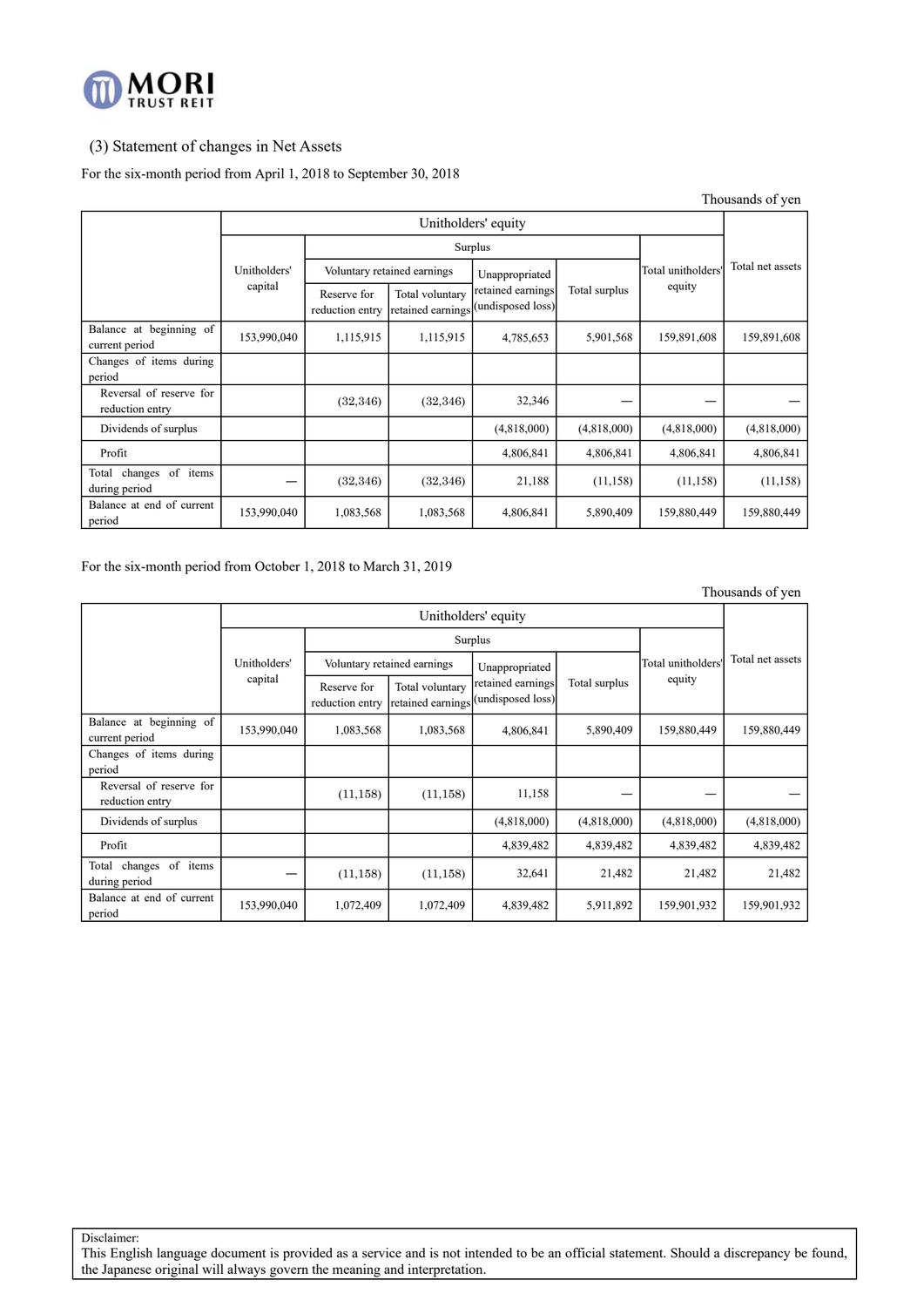

# (4) Statement of Cash Distributions

|                                                  |                                               | (Unit: yen)                                   |  |  |
|--------------------------------------------------|-----------------------------------------------|-----------------------------------------------|--|--|
|                                                  | The Fiscal Period ended<br>September 30, 2018 | The Fiscal Period ended<br>March 31, 2019     |  |  |
|                                                  | (April 1, 2018 to September 30, 2018)         | (October 1, 2018 to March 31, 2019)           |  |  |
| I. Unappropriated retained earnings              | 4, 806, 841, 700                              | 4, 839, 482, 960                              |  |  |
| Reversal of voluntary retained<br>Н.             |                                               |                                               |  |  |
| earnings                                         |                                               |                                               |  |  |
| Reversal of reserve for reduction                | 11,158,300                                    |                                               |  |  |
| entry                                            |                                               |                                               |  |  |
| III. Distribution amount                         | 4,818,000,000                                 | 4,839,120,000                                 |  |  |
| (Distribution amount per unit)                   | (3,650)                                       | (3,666)                                       |  |  |
| IV. Retained earnings carried forward            | $\theta$                                      | 362,960                                       |  |  |
| Calculation method<br>$\sigma$ f<br>distribution | In accordance with Paragraph 1,               | In accordance with Paragraph 1,               |  |  |
| amount                                           | Article 29 of the Investment                  | Article 29 of the Investment                  |  |  |
|                                                  | Corporation's Articles of Incorporation,      | Corporation's Articles of Incorporation,      |  |  |
|                                                  | MTR decided to distribute the total sum       | MTR decided to distribute                     |  |  |
|                                                  | of unappropriated retained earnings and       | 4,839,120,000 yen, which is the               |  |  |
|                                                  | the reversal of reserve for reduction         | maximum value of the integral multiple        |  |  |
|                                                  | entry under Article 66-2 of the Act on        | of the total number of units issued and       |  |  |
|                                                  | Special Measures Concerning Taxation,         | outstanding $(1,320,000 \text{ units})$ , not |  |  |
|                                                  | the amount of which is 4,818,000,000          | exceeding unappropriated retained             |  |  |
|                                                  | yen.                                          | earnings.                                     |  |  |
|                                                  | In addition, MTR does not distribute          | In addition, MTR does not distribute          |  |  |
|                                                  | dividends in excess of accounting profit      | dividends in excess of accounting profit      |  |  |
|                                                  | as set forth in Paragraph 2, Article 29 of    | as set forth in Paragraph 2, Article 29 of    |  |  |
|                                                  | the Investment Corporation's Articles of      | the Investment Corporation's Articles of      |  |  |
|                                                  | Incorporation.                                | Incorporation.                                |  |  |

Disclaimer: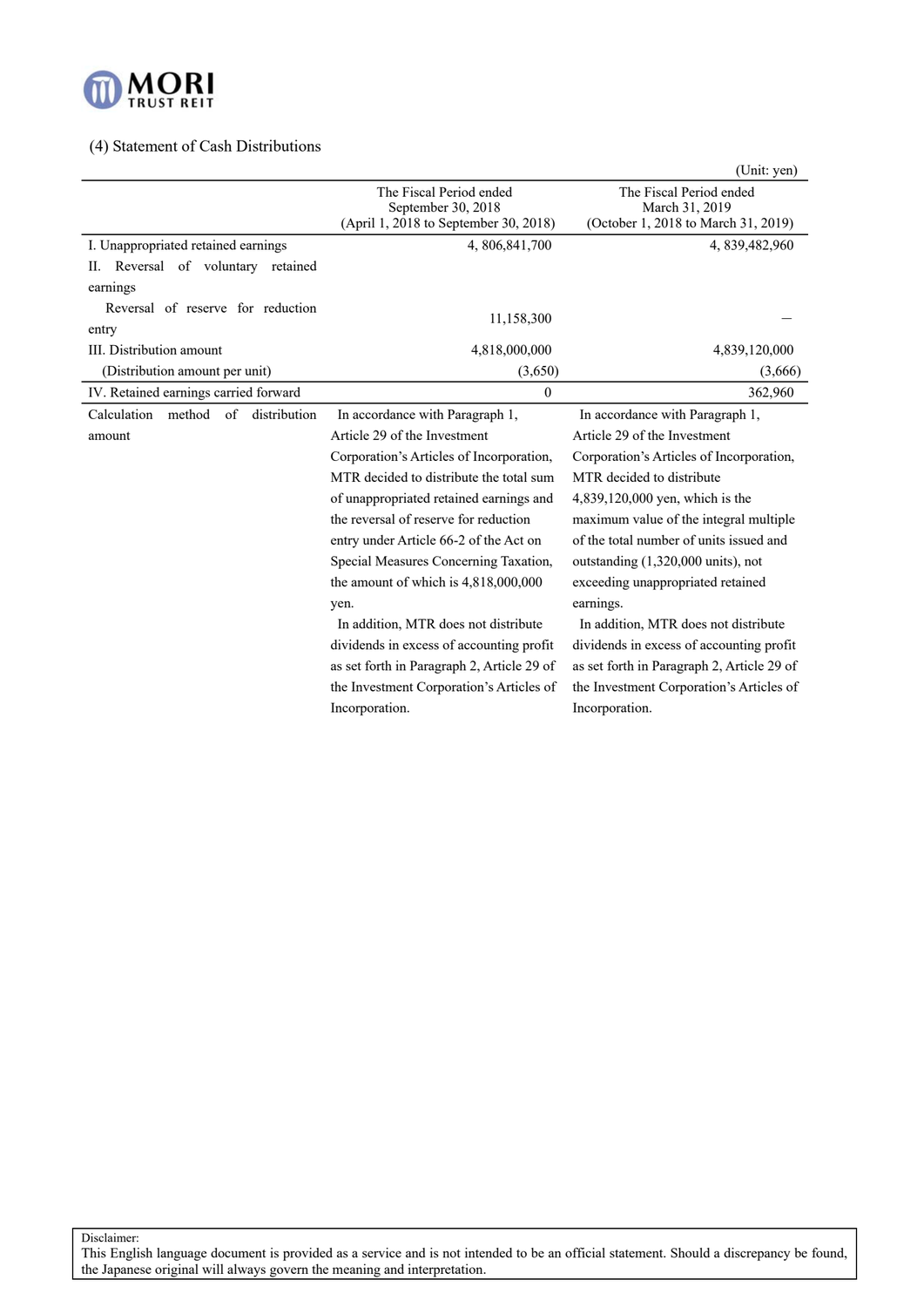

# (5) Statement of cash flows

|                                                                  |                                                               | Thousands of yen                                            |
|------------------------------------------------------------------|---------------------------------------------------------------|-------------------------------------------------------------|
|                                                                  | For the period<br>from April 1, 2018<br>to September 30, 2018 | For the period<br>from October 1, 2018<br>to March 31, 2019 |
| Cash flows from operating activities                             |                                                               |                                                             |
| Profit before income taxes                                       | 4,802,411                                                     | 4,840,532                                                   |
| Depreciation                                                     | 1,262,337                                                     | 1,268,330                                                   |
| Amortization of investment corporation bond issuance<br>costs    | 7,727                                                         | 8,972                                                       |
| Interest income                                                  | (209)                                                         | (88)                                                        |
| Interest expenses                                                | 456,645                                                       | 451,396                                                     |
| Decrease (Increase) in operating accounts receivable             | (1,316)                                                       | 8,204                                                       |
| Increase (Decrease) in operating accounts payable                | 305,837                                                       | (331, 441)                                                  |
| Decrease (Increase) in consumption tax refund receivable         | 9,474                                                         |                                                             |
| Increase (Decrease) in accrued consumption taxes                 | 281,978                                                       | (127,065)                                                   |
| Increase (Decrease) in advances received                         | (16,302)                                                      | 18,766                                                      |
| Other, net                                                       | 663                                                           | (18,625)                                                    |
| Subtotal                                                         | 7,109,246                                                     | 6,118,981                                                   |
| Interest income received                                         | 209                                                           | 88                                                          |
| Interest expenses paid                                           | (462, 535)                                                    | (452, 383)                                                  |
| Income taxes paid                                                | (850)                                                         | (695)                                                       |
| Net cash provided by operating activities                        | 6,646,069                                                     | 5,665,991                                                   |
| Cash flows from investing activities                             |                                                               |                                                             |
| Purchase of property, plant and equipment                        | (119, 593)                                                    | (66, 055)                                                   |
| Purchase of property, plant and equipment in trust               | (108, 533)                                                    | (271, 026)                                                  |
| Repayments of tenant leasehold and security deposits             | (412,708)                                                     | (210, 224)                                                  |
| Proceeds from tenant leasehold and security deposits             | 409,145                                                       | 356,536                                                     |
| Repayments of tenant leasehold and security deposits in<br>trust | (8, 139)                                                      | (150)                                                       |
| Proceeds from tenant leasehold and security deposits in<br>trust | 113,811                                                       | 20,833                                                      |
| Net cash used in investing activities                            | (126, 017)                                                    | (170,085)                                                   |
| Cash flows from financing activities                             |                                                               |                                                             |
| Net increase (decrease) in short-term loans payable              | (3,500,000)                                                   |                                                             |
| Proceeds from long-term loans payable                            | 15,000,000                                                    | 1,000,000                                                   |
| Repayments of long-term loans payable                            | (14,500,000)                                                  | (1,000,000)                                                 |
| Proceeds from issuance of investment corporation bonds           | 3,000,000                                                     | 3,000,000                                                   |
| Redemption of investment corporation bonds                       |                                                               | (3,000,000)                                                 |
| Payments for investment corporation bond issuance costs          | (15,290)                                                      | (14,780)                                                    |
| Dividends paid                                                   | (4,818,591)                                                   | (4,819,323)                                                 |
| Net cash used in financing activities                            | (4,833,882)                                                   | (4,834,103)                                                 |
| Net increase (decrease) in cash and cash equivalents             | 1,686,169                                                     | 661,802                                                     |
| Cash and cash equivalents at beginning of period                 | 17,060,065                                                    | 18,746,235                                                  |
| Cash and cash equivalents at end of period                       | 18,746,235                                                    | 19,408,037                                                  |

Disclaimer: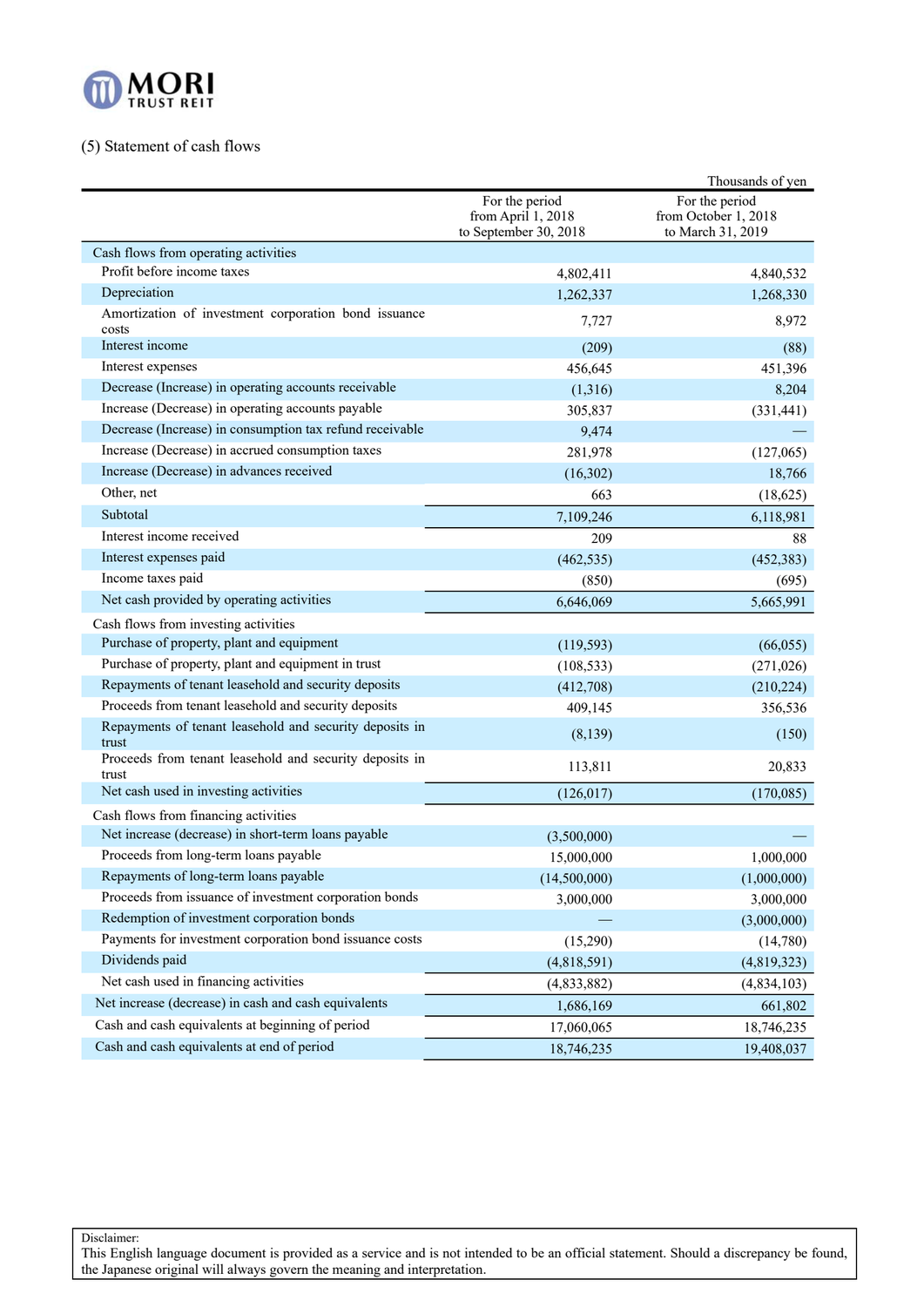

# **5. Reference Information**

## (1) Composition of assets

|              |                        | As of September 30, 2018                                 |                                             | As of March 31, 2019                                     |                                              |  |  |
|--------------|------------------------|----------------------------------------------------------|---------------------------------------------|----------------------------------------------------------|----------------------------------------------|--|--|
| type         | Region                 | Total of net<br>book value (Note 1)<br>(Millions of yen) | Ratio to<br>total assets<br>(Note 2) $(\%)$ | Total of net<br>book value (Note 1)<br>(Millions of yen) | Ratio to<br>total assets<br>(Note 2) $(\% )$ |  |  |
| Real         | Central Tokyo (Note 3) | 136,579                                                  | 41.5                                        | 135,995                                                  | 41.4                                         |  |  |
| property     | Other (Note 4)         | 24,050                                                   | 7.3                                         | 24,032                                                   | 7.3                                          |  |  |
|              | Central Tokyo (Note 3) | 114,022                                                  | 34.7                                        | 113,853                                                  | 34.7                                         |  |  |
| Trust        | Other (Note 4)         | 35,207                                                   | 10.7                                        | 35,118                                                   | 10.7                                         |  |  |
|              | Subtotal               | 309,860                                                  | 94.2                                        | 309,000                                                  | 94.0                                         |  |  |
| Other assets |                        | 18,910                                                   | 5.8                                         | 19,557                                                   | 6.0                                          |  |  |
|              | Total                  | 328,770                                                  | 100.0                                       | 328,557                                                  | 100.0                                        |  |  |

(Note 1) "Total of net book value" is based on the amounts presented in the balance sheets (book value after depreciation for real estate and real estate in trust) as of the settlement date.

(Note 2) "Ratio to total assets" is rounded to the first decimal place.

(Note 3) "Central Tokyo" referrers to Chiyoda, Chuo, Minato, Shinagawa, Shibuya and Shinjuku Wards.

(Note 4) "Other" refers to greater Tokyo (Kanagawa, Chiba and Saitama Prefectures, and the Tokyo Metropolitan Area excluding central Tokyo) and other major regional cities.

Disclaimer: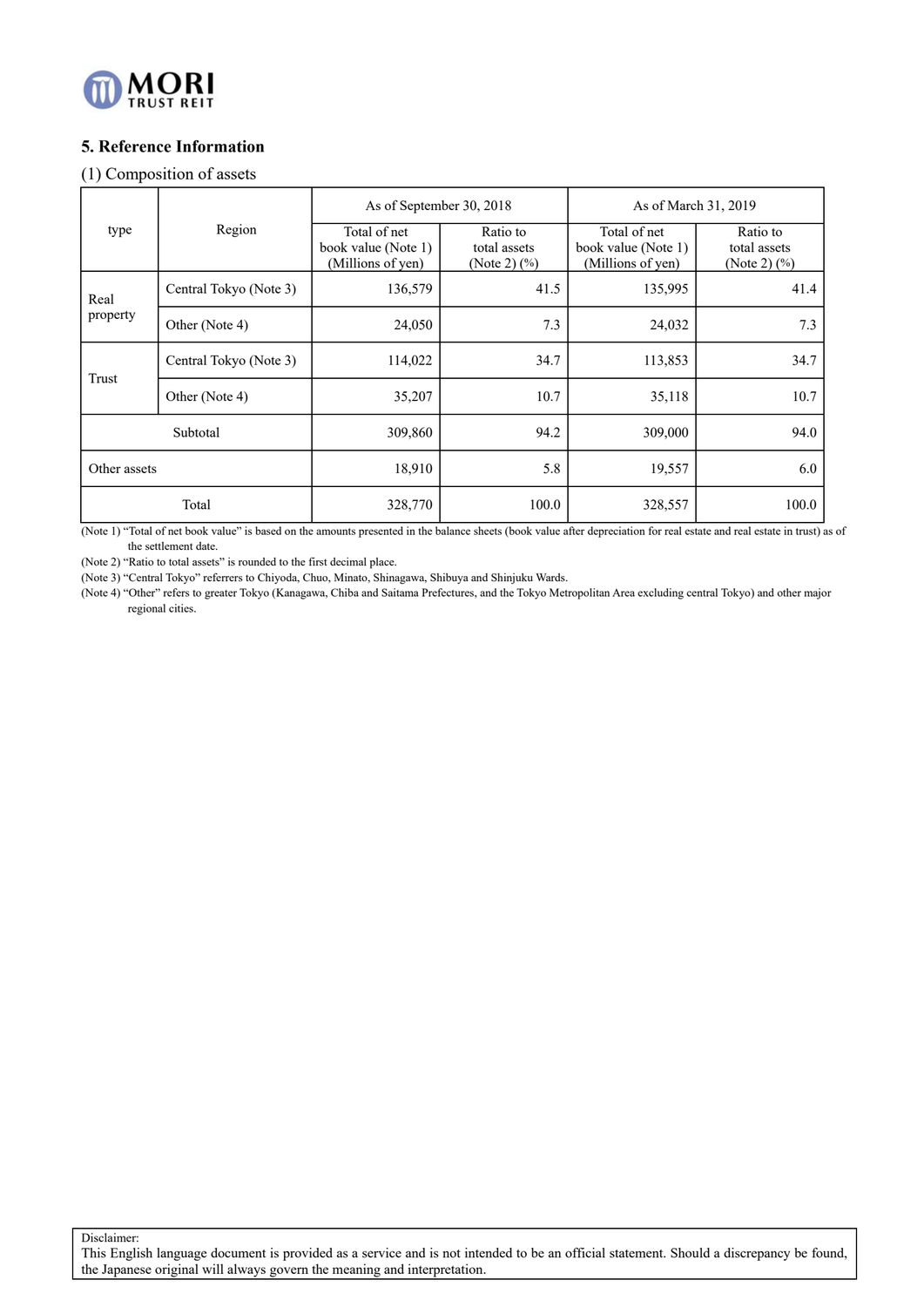

### (2) Investment Assets

The total number of real estate properties held by MTR and real estate properties in trust associated with the real estate trust's beneficiary rights held by MTR as of March 31, 2019 was 15, and all such real estate is leased by MTR or trust fiduciaries based on trust contracts in the case of real estate in trust.

### (i) List of details of real estate and real estate in trust

The overview of real estate held by MTR and real estate trust's beneficiary rights and real estate in trust, properties in trust subject to such rights, as of March 31, 2019 is as follows (real estate, real estate trust's beneficiary rights and real estate in trust, properties in trust subject to such rights, are hereinafter individually or collectively referred to as the "Portfolio").

| Property name                           | Location (Parcel number)                                          |             | Area<br>(Note 1)                                           | Structure<br>(Note 2)                                   |       | Ownership form  |
|-----------------------------------------|-------------------------------------------------------------------|-------------|------------------------------------------------------------|---------------------------------------------------------|-------|-----------------|
|                                         | (Note 1)                                                          | Land $(m2)$ | Building $(m2)$                                            | /number of<br>floors(Note 1)                            | Land  | <b>Building</b> |
| Tokyo Shiodome Building<br>(Note 3)     | $1 - 12 - 1$<br>Minato-ku,<br>Higashishinbashi,<br>Tokyo          | 17,847.73   | 191.394.06                                                 | $SRC \cdot RC \cdot S$<br><b>B4/37F</b>                 | Owned | Owned           |
| ON Building (Note 4) (Note 5)           | $5 - 746 - 1$<br>Kitashinagawa,<br>Shinagawa-ku<br>Tokyo, etc.    | 10.850.67   | 32,812.27                                                  | $S \cdot$ SRC<br>B2/21F                                 | Owned | Owned           |
| Kioicho Building (Note 5) (Note 6)      | 3-3 Kioicho, Chiyoda-ku, Tokyo, etc.                              | 9,291.93    | 63,535.55                                                  | $SRC \cdot s$<br><b>B4/26F</b>                          | Owned | Owned           |
| Osaki MT Building (Note 4)              | 5-689-2 Kitashinagawa,<br>Shinagawa-ku,<br>Tokyo, etc.            | 13,852.74   | 26,980.68                                                  | $S \cdot$ SRC<br>B3/14F                                 | Owned | Owned           |
| Midosuji MTR Building (Note 5)          | 3-43-5 Awajimachi, Chuo-ku, Osaka City                            | 1,560.98    | 15,129.16                                                  | $S \cdot$ SRC<br>B2/13F                                 | Owned | Owned           |
| Hiroo MTR Building (Note 5)             | 2-36-13, Ebisu, Shibuya-ku, Tokyo                                 | 1,671.79    | 6,709.80                                                   | <b>SRC</b><br><b>B</b> 1/7F                             | Owned | Owned           |
| Tenjin Prime (Note 5) (Note 7)          | 2-138 Tenjin, Chuo-ku, Fukuoka City, etc.                         | 1,110.73    | 7,722.04                                                   | $S \cdot RC$<br>B1/12F                                  | Owned | Owned           |
| Shin-Yokohama TECH Building<br>(Note 8) | $3 - 9 - 1$<br>Shinyokohama,<br>Kohoku-ku.<br>Yokohama City, etc. | 2,671.11    | A-Wing: 11,636.35<br>B-Wing: 13,550.87<br>Total: 25,187.22 | A-Wing: SRC<br>B1/9F<br>$B-Wing: S \cdot SRC$<br>B1/16F | Owned | Owned           |
| SHIBUYA FLAG (Note 5)                   | 81-11 Udagawacho, Shibuya-ku, Tokyo,<br>etc.                      | 1.026.44    | 7,766.49                                                   | $S \cdot SRC$<br>B2/9F                                  | Owned | Owned           |
| Shinbashi Ekimae MTR Building           | 2-28-2 Shinbashi, Minato-ku, Tokyo, etc.                          | 1.069.88    | 7,820.45                                                   | $S \cdot$ SRC $\cdot$ RC<br>B2/8F                       | Owned | Owned           |
| Ito-Yokado Shonandai                    | 6-2-1 Ishikawa, Fujisawa City, Kanagawa<br>Prefecture             | 35,209.93   | 53,393.66                                                  | S<br>5F                                                 | Owned | Owned           |
| Kohnan Sagamihara-Nishihashimoto        | $5 - 4 - 4$<br>Nishihashimoto,<br>Midori-ku.<br>Sagamihara City   | 19,878.57   | 40,283.77                                                  | S<br>5F                                                 | Owned | Owned           |
| Frespo Inage (Note 5)                   | 731-17 Naganumaharacho, Inage-ku, Chiba<br>City                   | 39,556.71   |                                                            |                                                         | Owned | —               |
| Hotel Okura Kobe (Note 5)               | 48-1 Hatobacho, Chuo-ku, Kobe City, etc.                          | 30,944.44   | 72,246.86                                                  | $SRC \cdot S$<br><b>B2/35F</b>                          | Owned | Owned           |
| Park Lane Plaza                         | 2-30-6 Jingumae, Shibuya-ku, Tokyo                                | 1,702.95    | 5,246.78                                                   | RC<br>B1/7F                                             | Owned | Owned           |

Overview of the Portfolio

(Note 1) "Location (Parcel number)", "Area" and "Structure/number of floors" present the details stated in real estate registries.

(Note 2) In "Structure", "SRC" means steel-framed reinforced concrete construction, "RC" means reinforced construction and "S" means steel construction.

(Note 3) The land area of the Tokyo Shiodome Building is the area of land jointly owned by MTR, and it includes the area of co-owned interest jointly owned by MTR with other co-owners. In the relevant land, MTR's co-owned interest is a ratio of 50/100. Moreover, the Tokyo Shiodome Building is a co-owned building, and the floor area of 95,697.03m<sup>2</sup> is calculated by multiplying MTR's co-owned interest (ratio of 50/100) by the total floor space.

- (Note 4) The land area of the ON Building is the total area (10,850.67m2) of the 3 sections of land in which trust fiduciaries for whom MTR is the sole trust beneficiary own a co-owned interest, and the trust fiduciaries own a co-owned interest of 840,139/1,000,000. The co-owned interest other than the one owned by the trust fiduciaries is owned by MTR as the site of the Osaki MT Building. As a result, the 3 sections of land in question (total area of 10,850.67m2) are stated separately as part of the land area of the Osaki MT Building and the land area of the ON Building. Moreover, the land area of the Osaki MT Building is the total area of all the 17 sections of land that MTR owns or jointly owns, which includes the co-owned interest of other co-owners. Of all the 17 sections of land in question, 13 sections of land (total area of  $2.880.79m<sup>2</sup>$ ) are solely owned by MTR. As for one section of land (area of 121.28m2), MTR owns a co-owned interest of 1/5 and, as for the 3 sections of land (total area of 10,850.67m2), MTR owns a co-owned interest of 159,861/1,000,000. In addition, the Osaki MT Building is a co-owned building, and the floor area of 24,495.21m2 is calculated by multiplying MTR's co-owned interest (ratio of 907,880/1,000,000) by the total floor space.
- (Note 5) Of the 15 properties listed above, the ON Building, the Kioicho Building, the Midosuji MTR Building, Hiroo MTR Building, Tenjin Prime, SHIBUYA FLAG, Frespo Inage and Hotel Okura Kobe have been categorized as real estate in trust, and the other 7 properties have been categorized as real estate. In addition, real estate in trust associated with Frespo Inage is only land, and the building is not included.

Disclaimer: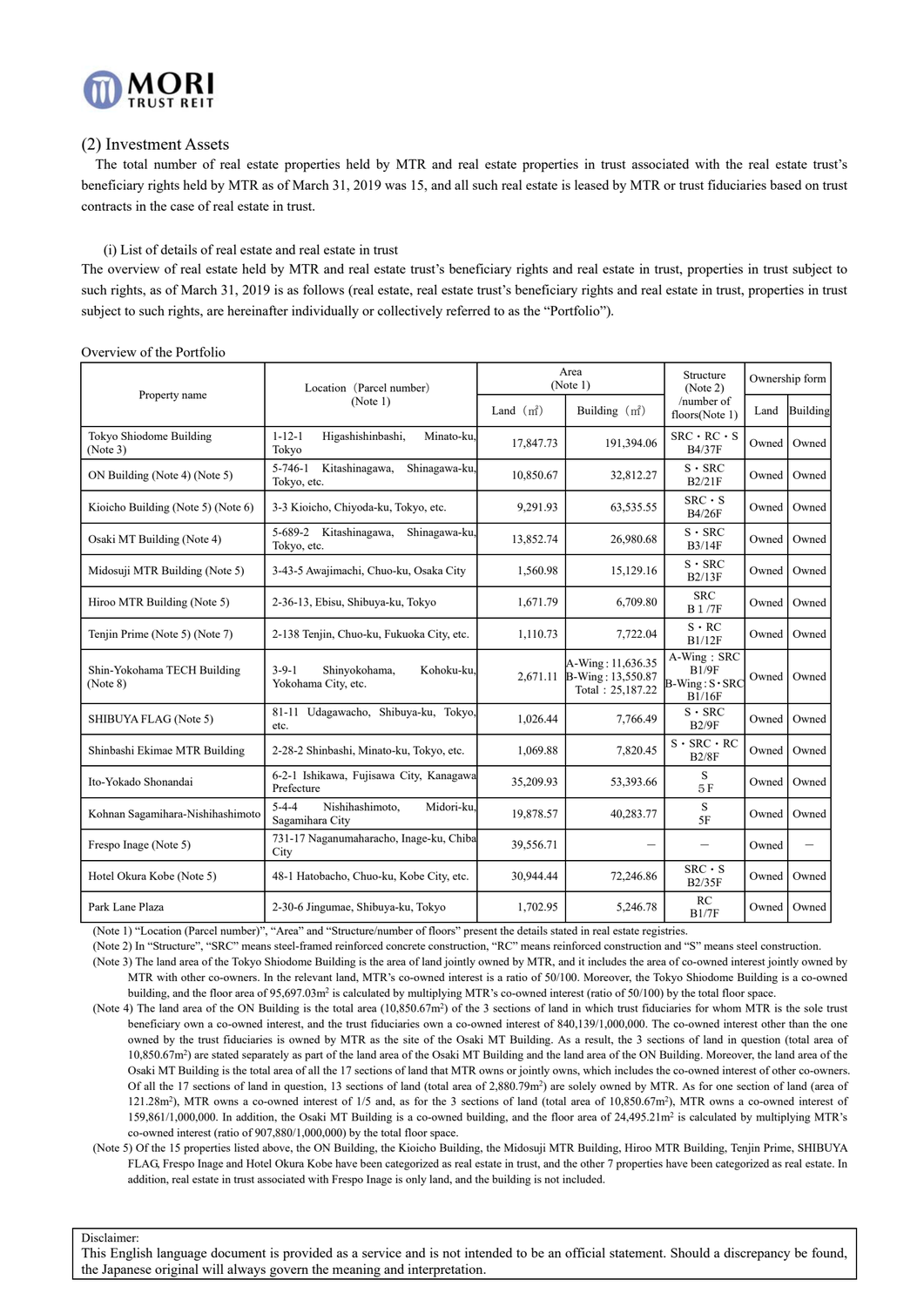

- (Note 6) The land area of the Kioicho Building is the total area of the 8 sections of land, the site of the relevant building, and it includes the interest of other owners (partial ownership). Of the 8 sections of land in question, 5 sections of land (total area of 7,433.52m<sup>2</sup>) are solely owned by a trust fiduciary for whom MTR is the sole trust beneficiary. MTR has acquired sectional ownership of the Kioicho Building. The total floor space stated is the total floor space for the portion of one building that represents the sectional ownership. The exclusive portion of the floor space owned by a fiduciary of the trust in which MTR is the sole beneficiary is 24,598.85 m<sup>2</sup>.
- (Note 7) The land area of Tenjin Prime is the total area of the 7 sections of land, the site of the relevant building, and part of the land in question includes leased land. Of the 7 sections of land in question, 6 sections of land (total area of  $1.081.75m<sup>2</sup>$ ) are solely owned by a trust fiduciary for whom MTR is the sole trust beneficiary, and a trust fiduciary for whom MTR is the sole trust beneficiary has the land lease right over the remaining section of land (area of 28.98m2).

(Note 8) The Shin-Yokohama TECH Building is real estate that is comprised of two buildings, A-Wing and B-Wing, and the site for the buildings.

Disclaimer:

This English language document is provided as a service and is not intended to be an official statement. Should a discrepancy be found, the Japanese original will always govern the meaning and interpretation.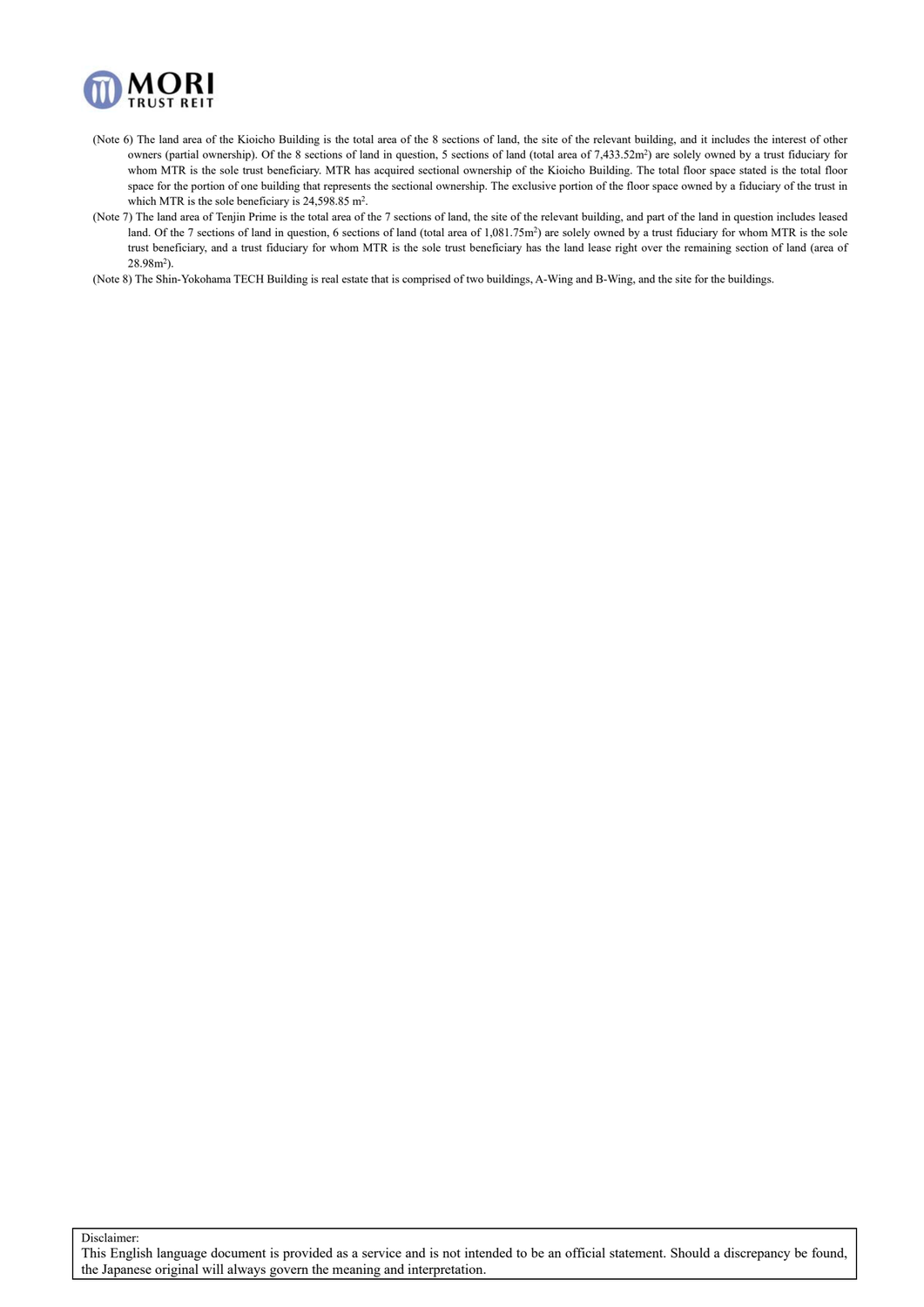

### Categories, prices and investment ratios of the Portfolio

| End-of-p<br>reduction<br>value at<br>flow<br>eriod<br>Acquisition<br>the end<br>method<br>(DCF) method<br>Price<br>appraisal<br>Investment<br>Use<br>Region<br>of<br>(Note 2)<br>value<br>ratio<br>Property name<br>Appraiser<br>(Note 1)<br>fiscal<br>(Note 3)<br>Millions of<br>(Note 4)<br>Discount<br>Terminal<br>period<br>Cap rate<br>Millions of<br>yen)<br>cap rate<br>rate<br>(Millions<br>yen)<br>of yen)<br>Rich Appraisal<br>102,304<br>3.6%<br>33.9%<br>Tokyo Shiodome Building<br>110,000<br>131,000<br>3.4%<br>3.4%<br>Institute K.K.<br>Japan Real Estate<br>3.9%<br>3.7%<br>ON Building<br>39,900<br>39,341<br>32,000<br>3.4%<br>12.3%<br>Institute<br>Daiwa Real Estate<br>Office<br>Kioicho Building<br>34,300<br>33,578<br>37,400<br>3.3%<br>3.1%<br>3.5%<br>Appraisal Co.,<br>10.6%<br>building<br>Ltd.<br>14,386<br>Japan Real Estate<br>3.8%<br>Osaki MT Building<br>13,173<br>3.6%<br>3.3%<br>4.4%<br>14,600<br>(Note5)<br>Institute<br>Daiwa Real Estate<br>8,190<br>3.8%<br>3.5%<br>3.9%<br>2.5%<br>Hiroo MTR Building<br>8,100<br>8,388<br>Appraisal Co.,<br>Central<br>Ltd.<br>Tokyo<br>Subtotal<br>206,686<br>196,786<br>223,190<br>63.8%<br>$\overline{\phantom{0}}$<br>Japan Real Estate<br>3.0%<br>3.4%<br>9.9%<br><b>SHIBUYA FLAG</b><br>32,040<br>32,544<br>40,700<br>3.2%<br>Institute<br>Retail<br>facility |
|-------------------------------------------------------------------------------------------------------------------------------------------------------------------------------------------------------------------------------------------------------------------------------------------------------------------------------------------------------------------------------------------------------------------------------------------------------------------------------------------------------------------------------------------------------------------------------------------------------------------------------------------------------------------------------------------------------------------------------------------------------------------------------------------------------------------------------------------------------------------------------------------------------------------------------------------------------------------------------------------------------------------------------------------------------------------------------------------------------------------------------------------------------------------------------------------------------------------------------------------------------------------------------------------------------------------------------------------------|
|                                                                                                                                                                                                                                                                                                                                                                                                                                                                                                                                                                                                                                                                                                                                                                                                                                                                                                                                                                                                                                                                                                                                                                                                                                                                                                                                                 |
|                                                                                                                                                                                                                                                                                                                                                                                                                                                                                                                                                                                                                                                                                                                                                                                                                                                                                                                                                                                                                                                                                                                                                                                                                                                                                                                                                 |
|                                                                                                                                                                                                                                                                                                                                                                                                                                                                                                                                                                                                                                                                                                                                                                                                                                                                                                                                                                                                                                                                                                                                                                                                                                                                                                                                                 |
|                                                                                                                                                                                                                                                                                                                                                                                                                                                                                                                                                                                                                                                                                                                                                                                                                                                                                                                                                                                                                                                                                                                                                                                                                                                                                                                                                 |
|                                                                                                                                                                                                                                                                                                                                                                                                                                                                                                                                                                                                                                                                                                                                                                                                                                                                                                                                                                                                                                                                                                                                                                                                                                                                                                                                                 |
|                                                                                                                                                                                                                                                                                                                                                                                                                                                                                                                                                                                                                                                                                                                                                                                                                                                                                                                                                                                                                                                                                                                                                                                                                                                                                                                                                 |
|                                                                                                                                                                                                                                                                                                                                                                                                                                                                                                                                                                                                                                                                                                                                                                                                                                                                                                                                                                                                                                                                                                                                                                                                                                                                                                                                                 |
|                                                                                                                                                                                                                                                                                                                                                                                                                                                                                                                                                                                                                                                                                                                                                                                                                                                                                                                                                                                                                                                                                                                                                                                                                                                                                                                                                 |
|                                                                                                                                                                                                                                                                                                                                                                                                                                                                                                                                                                                                                                                                                                                                                                                                                                                                                                                                                                                                                                                                                                                                                                                                                                                                                                                                                 |
|                                                                                                                                                                                                                                                                                                                                                                                                                                                                                                                                                                                                                                                                                                                                                                                                                                                                                                                                                                                                                                                                                                                                                                                                                                                                                                                                                 |
|                                                                                                                                                                                                                                                                                                                                                                                                                                                                                                                                                                                                                                                                                                                                                                                                                                                                                                                                                                                                                                                                                                                                                                                                                                                                                                                                                 |
|                                                                                                                                                                                                                                                                                                                                                                                                                                                                                                                                                                                                                                                                                                                                                                                                                                                                                                                                                                                                                                                                                                                                                                                                                                                                                                                                                 |
|                                                                                                                                                                                                                                                                                                                                                                                                                                                                                                                                                                                                                                                                                                                                                                                                                                                                                                                                                                                                                                                                                                                                                                                                                                                                                                                                                 |
|                                                                                                                                                                                                                                                                                                                                                                                                                                                                                                                                                                                                                                                                                                                                                                                                                                                                                                                                                                                                                                                                                                                                                                                                                                                                                                                                                 |
|                                                                                                                                                                                                                                                                                                                                                                                                                                                                                                                                                                                                                                                                                                                                                                                                                                                                                                                                                                                                                                                                                                                                                                                                                                                                                                                                                 |
|                                                                                                                                                                                                                                                                                                                                                                                                                                                                                                                                                                                                                                                                                                                                                                                                                                                                                                                                                                                                                                                                                                                                                                                                                                                                                                                                                 |
|                                                                                                                                                                                                                                                                                                                                                                                                                                                                                                                                                                                                                                                                                                                                                                                                                                                                                                                                                                                                                                                                                                                                                                                                                                                                                                                                                 |
|                                                                                                                                                                                                                                                                                                                                                                                                                                                                                                                                                                                                                                                                                                                                                                                                                                                                                                                                                                                                                                                                                                                                                                                                                                                                                                                                                 |
|                                                                                                                                                                                                                                                                                                                                                                                                                                                                                                                                                                                                                                                                                                                                                                                                                                                                                                                                                                                                                                                                                                                                                                                                                                                                                                                                                 |
| Nippon<br>Shinbashi<br>Ekimae<br><b>MTR</b><br>18,000<br>3.9%<br>17,359<br>21,200<br>3.7%<br>4.1%<br>Tochi-Tatemono<br>5.6%<br>Building                                                                                                                                                                                                                                                                                                                                                                                                                                                                                                                                                                                                                                                                                                                                                                                                                                                                                                                                                                                                                                                                                                                                                                                                         |
| Co., Ltd.                                                                                                                                                                                                                                                                                                                                                                                                                                                                                                                                                                                                                                                                                                                                                                                                                                                                                                                                                                                                                                                                                                                                                                                                                                                                                                                                       |
| Subtotal<br>50,040<br>49,904<br>61,900<br>15.4%                                                                                                                                                                                                                                                                                                                                                                                                                                                                                                                                                                                                                                                                                                                                                                                                                                                                                                                                                                                                                                                                                                                                                                                                                                                                                                 |
| Nippon<br>3.6%<br>4.3%<br>Tochi-Tatemono<br>$1.0\%$<br>Other<br>Park Lane Plaza<br>3,200<br>3,740<br>3.3%<br>3,157                                                                                                                                                                                                                                                                                                                                                                                                                                                                                                                                                                                                                                                                                                                                                                                                                                                                                                                                                                                                                                                                                                                                                                                                                              |
| Co., Ltd.                                                                                                                                                                                                                                                                                                                                                                                                                                                                                                                                                                                                                                                                                                                                                                                                                                                                                                                                                                                                                                                                                                                                                                                                                                                                                                                                       |
| Subtotal<br>1.0%<br>3,200<br>3,157<br>3,740<br>$\overline{\phantom{0}}$                                                                                                                                                                                                                                                                                                                                                                                                                                                                                                                                                                                                                                                                                                                                                                                                                                                                                                                                                                                                                                                                                                                                                                                                                                                                         |
| Subtotal<br>259,926<br>249,849<br>288,830<br>80.2%<br>$\overline{\phantom{0}}$                                                                                                                                                                                                                                                                                                                                                                                                                                                                                                                                                                                                                                                                                                                                                                                                                                                                                                                                                                                                                                                                                                                                                                                                                                                                  |
| Daiwa Real Estate                                                                                                                                                                                                                                                                                                                                                                                                                                                                                                                                                                                                                                                                                                                                                                                                                                                                                                                                                                                                                                                                                                                                                                                                                                                                                                                               |
| 3.7%<br>3.5%<br>3.9%<br>Midosuji MTR Building<br>10,170<br>10,109<br>10,500<br>Appraisal Co.,<br>3.1%<br>Ltd.                                                                                                                                                                                                                                                                                                                                                                                                                                                                                                                                                                                                                                                                                                                                                                                                                                                                                                                                                                                                                                                                                                                                                                                                                                   |
|                                                                                                                                                                                                                                                                                                                                                                                                                                                                                                                                                                                                                                                                                                                                                                                                                                                                                                                                                                                                                                                                                                                                                                                                                                                                                                                                                 |
| Office<br>Japan Real Estate<br>3.8%<br>4.3%<br>Tenjin Prime<br>6,940<br>6,740<br>4.1%<br>2.1%<br>8,550<br>Institute<br>building                                                                                                                                                                                                                                                                                                                                                                                                                                                                                                                                                                                                                                                                                                                                                                                                                                                                                                                                                                                                                                                                                                                                                                                                                 |
| Nippon                                                                                                                                                                                                                                                                                                                                                                                                                                                                                                                                                                                                                                                                                                                                                                                                                                                                                                                                                                                                                                                                                                                                                                                                                                                                                                                                          |
| Shin-Yokohama<br>6,900<br>4.8%<br>6,797<br>6,730<br>4.6%<br>5.1%<br>Tochi-Tatemono<br>2.1%<br><b>TECH Building</b>                                                                                                                                                                                                                                                                                                                                                                                                                                                                                                                                                                                                                                                                                                                                                                                                                                                                                                                                                                                                                                                                                                                                                                                                                              |
| Co., Ltd.                                                                                                                                                                                                                                                                                                                                                                                                                                                                                                                                                                                                                                                                                                                                                                                                                                                                                                                                                                                                                                                                                                                                                                                                                                                                                                                                       |
| Subtotal<br>23,647<br>7.4%<br>24,010<br>25,780                                                                                                                                                                                                                                                                                                                                                                                                                                                                                                                                                                                                                                                                                                                                                                                                                                                                                                                                                                                                                                                                                                                                                                                                                                                                                                  |
| Japan Real Estate<br>5.5%<br>Ito-Yokado Shonandai<br>11.600<br>9,925<br>5.3%<br>5.0%<br>3.6%<br>11,700                                                                                                                                                                                                                                                                                                                                                                                                                                                                                                                                                                                                                                                                                                                                                                                                                                                                                                                                                                                                                                                                                                                                                                                                                                          |
| Institute<br>Other                                                                                                                                                                                                                                                                                                                                                                                                                                                                                                                                                                                                                                                                                                                                                                                                                                                                                                                                                                                                                                                                                                                                                                                                                                                                                                                              |
|                                                                                                                                                                                                                                                                                                                                                                                                                                                                                                                                                                                                                                                                                                                                                                                                                                                                                                                                                                                                                                                                                                                                                                                                                                                                                                                                                 |
|                                                                                                                                                                                                                                                                                                                                                                                                                                                                                                                                                                                                                                                                                                                                                                                                                                                                                                                                                                                                                                                                                                                                                                                                                                                                                                                                                 |
| Kohnan Sagamihara-<br>Japan Real Estate<br>5.4%<br>4.9%<br>7,460<br>7,309<br>8,500<br>5.2%<br>2.3%<br>Retail<br>Nishihashimoto<br>Institute                                                                                                                                                                                                                                                                                                                                                                                                                                                                                                                                                                                                                                                                                                                                                                                                                                                                                                                                                                                                                                                                                                                                                                                                     |
| facility                                                                                                                                                                                                                                                                                                                                                                                                                                                                                                                                                                                                                                                                                                                                                                                                                                                                                                                                                                                                                                                                                                                                                                                                                                                                                                                                        |
| 2,100<br>Japan Real Estate<br>$\overline{\phantom{0}}$<br>7.9%<br>2,193<br>$0.6\%$<br>Frespo Inage<br>2,650                                                                                                                                                                                                                                                                                                                                                                                                                                                                                                                                                                                                                                                                                                                                                                                                                                                                                                                                                                                                                                                                                                                                                                                                                                     |
| (Note 6)<br>(Note 7)<br>Institute<br>(Note 8)                                                                                                                                                                                                                                                                                                                                                                                                                                                                                                                                                                                                                                                                                                                                                                                                                                                                                                                                                                                                                                                                                                                                                                                                                                                                                                   |
| Subtotal<br>21,160<br>19,428<br>22,850<br>6.5%<br>$\overline{\phantom{0}}$                                                                                                                                                                                                                                                                                                                                                                                                                                                                                                                                                                                                                                                                                                                                                                                                                                                                                                                                                                                                                                                                                                                                                                                                                                                                      |
| Rich Appraisal<br>5.0%<br>Hotel Okura Kobe<br>19,000<br>16,075<br>4.9%<br>4.7%<br>5.9%<br>Other<br>16,700                                                                                                                                                                                                                                                                                                                                                                                                                                                                                                                                                                                                                                                                                                                                                                                                                                                                                                                                                                                                                                                                                                                                                                                                                                       |
| Institute K.K.                                                                                                                                                                                                                                                                                                                                                                                                                                                                                                                                                                                                                                                                                                                                                                                                                                                                                                                                                                                                                                                                                                                                                                                                                                                                                                                                  |
| Subtotal<br>19,000<br>16,075<br>5.9%<br>16,700                                                                                                                                                                                                                                                                                                                                                                                                                                                                                                                                                                                                                                                                                                                                                                                                                                                                                                                                                                                                                                                                                                                                                                                                                                                                                                  |
| Subtotal<br>64,170<br>59,149<br>65,330<br>19.8%<br>$\qquad \qquad -$                                                                                                                                                                                                                                                                                                                                                                                                                                                                                                                                                                                                                                                                                                                                                                                                                                                                                                                                                                                                                                                                                                                                                                                                                                                                            |

(Note 1) The attribution of properties that have more than one use is judged based on their main use. The Tokyo Shiodome Building and the Kioicho Building are categorized as "Office building", which is the main use of the buildings, and SHIBUYA FLAG is categorized as "Retail facility", which is the main use of the building. The same applies thereafter.

(Note 2) The "Acquisition price" stated is the amount (sales prices stated in sales contracts, etc.) that does not include various expenses (sales commission charges, property and other taxes, etc.) that were incurred when the relevant Portfolio was acquired. The same applies thereafter.

Disclaimer: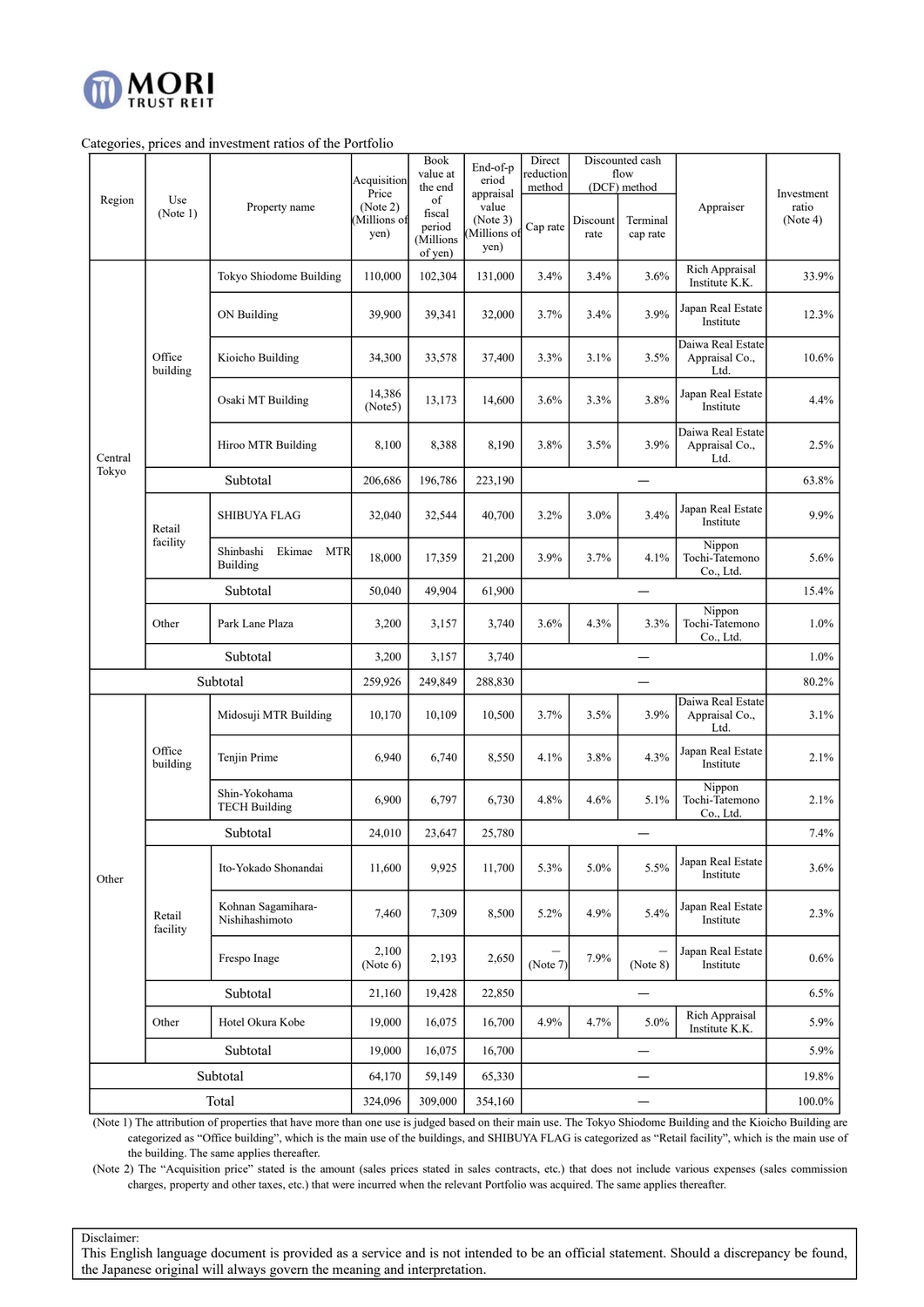

- (Note 3) The "End-of-period appraisal value" stated is the value that was calculated based on the capitalization method (based on the price as of March 31, 2019) by real estate appraisers in accordance with MTR's rules and the Investment Corporation Calculation Rules (Cabinet Office Ordinance No. 47, 2006; including revisions thereafter).
- (Note 4) The "Investment ratio" is the ratio of the acquisition prices of each asset against the total acquisition price of the Portfolio, and is rounded to the first decimal place.
- (Note 5) The acquisition price of the Osaki MT Building stated is the total amount of the acquisition prices on March 31, 2005 (7,870 million yen), October 28, 2005 (5,656 million yen) and January 30, 2015 (860 million yen).
- (Note 6) The acquisition price of Frespo Inage stated is the amount equivalent to 50% of 4,200 million yen, the acquisition price of the entire property in question, because 50% of the land in trust was transferred on February 29, 2012.

(Note 7) The direct capitalization method is not adopted for Frespo Inage.

(Note 8) The terminal cap rate of Frespo Inage has not been stipulated.

Disclaimer:

This English language document is provided as a service and is not intended to be an official statement. Should a discrepancy be found, the Japanese original will always govern the meaning and interpretation.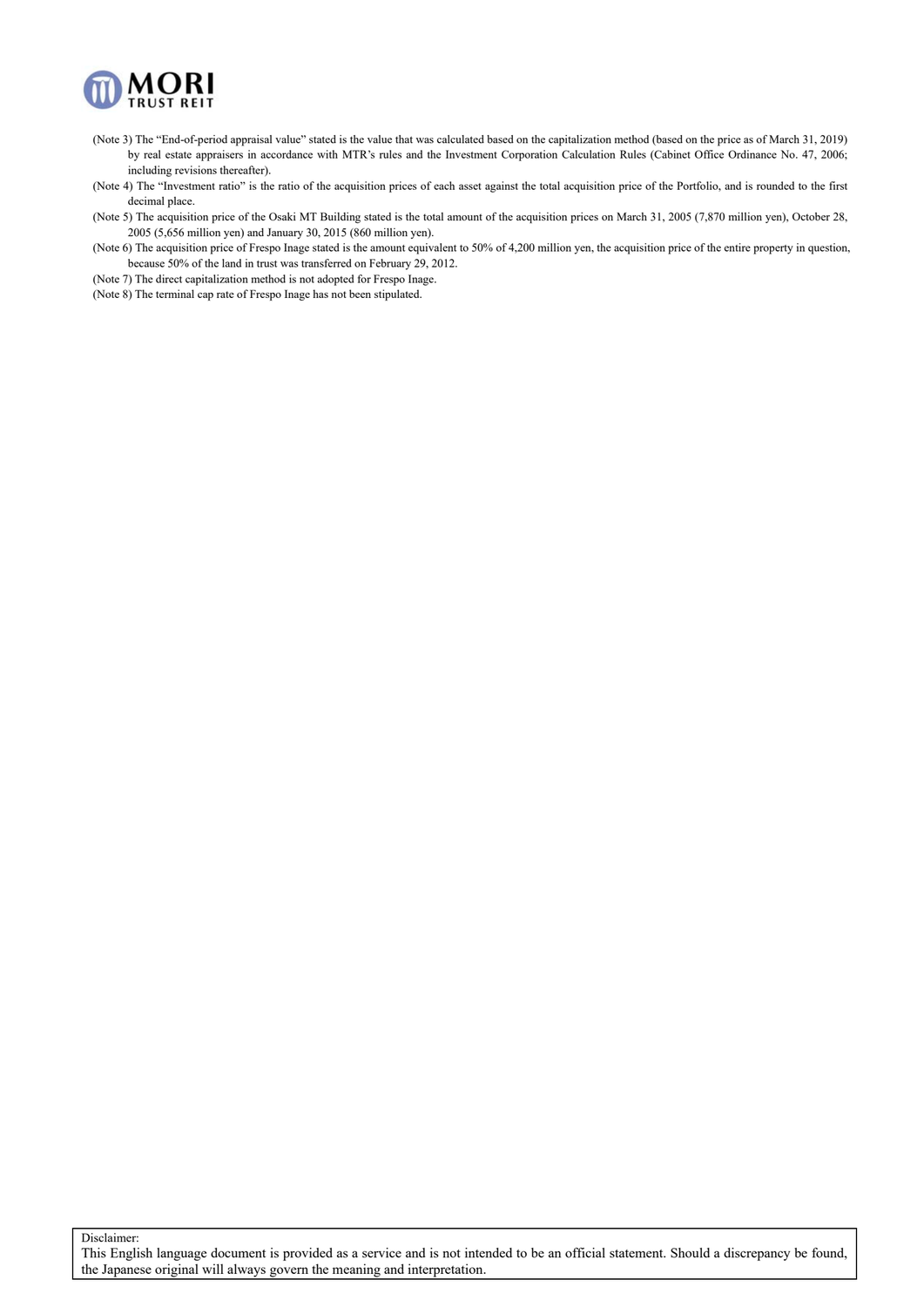

(ii) Details of the situation of leasing of the Portfolio

The situation of leasing of the Portfolio held by MTR as of March 31, 2019 is as follows.

 Of the Portfolio held by MTR, the property in the Portfolio whose rental revenues account for 10% of the total rental revenues of the entire Portfolio or higher in the fiscal period ended March 31, 2019 (six months from October 1, 2018 to March 31, 2019)

is 2 properties, Tokyo Shiodome Building and Kioicho Building.

| Region        | $\frac{1}{2}$ of $\frac{1}{2}$ and $\frac{1}{2}$ and $\frac{1}{2}$ and $\frac{1}{2}$<br>Use | Property name                       | Rental<br>revenues<br>(Note 1)<br>(Millions of yen) | Ratio to<br>total rental<br>revenues<br>ratio(Note 2) | Rentable<br>area<br>(Note 3) $(m2)$ | Rent<br>area<br>(Note $4$ )(m <sup>2</sup> ) | Total number<br>of<br>tenants |
|---------------|---------------------------------------------------------------------------------------------|-------------------------------------|-----------------------------------------------------|-------------------------------------------------------|-------------------------------------|----------------------------------------------|-------------------------------|
|               |                                                                                             | Tokyo Shiodome Building             | 2,795                                               | 31.9%                                                 | 95,697.03                           | 95,697.03                                    | 1                             |
|               |                                                                                             | ON Building                         | (Note 5)                                            | (Note 5)                                              | 20,654.60                           | 20,654.60                                    | $\mathbf{1}$                  |
|               | Office<br>building                                                                          | Kioicho Building (Note 6)           | 1,088                                               | 12.4%                                                 | 24,748.48                           | 24,722.48                                    | 35<br>(70)                    |
| Central Tokyo |                                                                                             | Osaki MT Building (Note 7)          | 336                                                 | 3.8%                                                  | 24,495.21                           | 24,495.21                                    | $\mathbf{1}$<br>(15)          |
|               |                                                                                             | Hiroo MTR Building (Note 8)         | 176                                                 | 2.0%                                                  | 4,946.36                            | 4,946.36                                     | 8                             |
|               | Retail                                                                                      | SHIBUYA FLAG (Note 8)               | (Note 5)                                            | (Note 5)                                              | 5,983.86                            | 5,983.86                                     | 3                             |
|               | Facility                                                                                    | Shinbashi Ekimae MTR Building       | 459                                                 | 5.2%                                                  | 8,055.00                            | 8,055.00                                     | $\mathbf{1}$                  |
|               | Other                                                                                       | Park Lane Plaza (Note 9)            | 105                                                 | 1.2%                                                  | 4,443.03                            | 4,443.03                                     | 18                            |
|               |                                                                                             | Midosuji MTR Building (Note 10)     | 293                                                 | 3.3%                                                  | 15,129.16                           | 15,129.16                                    | $\mathbf{1}$<br>(34)          |
|               | Office<br>building                                                                          | Tenjin Prime (Note 8)               | 235                                                 | 2.7%                                                  | 5,990.40                            | 5,990.40                                     | 16                            |
|               |                                                                                             | Shin-Yokohama TECH Building         | 346                                                 | 4.0%                                                  | 18,238.86                           | 17,992.81                                    | 8                             |
| Other         |                                                                                             | Ito-Yokado Shonandai                | 375                                                 | 4.3%                                                  | 53,393.66                           | 53,393.66                                    | 1                             |
|               | Retail<br>facility                                                                          | Kohnan<br>Sagamihara-Nishihashimoto | (Note 5)                                            | (Note 5)                                              | 40,283.77                           | 40,283.77                                    | 1                             |
|               |                                                                                             | Frespo Inage                        | 123                                                 | 1.4%                                                  | 39,556.71                           | 39,556.71                                    | $\mathbf{1}$                  |
|               | Other                                                                                       | Hotel Okura Kobe                    | 618                                                 | 7.0%                                                  | 72,246.86                           | 72,246.86                                    | $\mathbf{1}$                  |
|               | Total                                                                                       | (Note 11)                           | 8,771                                               | 100.0%                                                | 433,862.99                          | 433,590.94                                   | 97<br>(179)                   |

Situation of leasing of the Portfolio

(Note 1) "Rental revenues" stated are rental revenues (rent, common charges, other rental revenues, etc.) for the fiscal period ended March 31, 2019 fiscal period. (Note 2) The "Ratio to total rental revenues" is rounded to the first decimal place.

(Note 3) The "Rentable area" includes a rentable area that is able to be used for use other than the main use in question (offices, stores, warehouses, etc.), in addition to the rentable area that is able to be used for leasing, the main use of the Portfolio, and the "Rentable area" stated is the total area of the areas as described above (including common areas, etc. that are leased). The area of the Tokyo Shiodome Building stated is the area calculated by multiplying MTR's co-owned interest (50/100) by the total rentable area of the building (191,394.06m2). In addition, the area of the Osaki MT Building stated is the area calculated by multiplying MTR's co-owned interest (907,880/1,000,000) by the total rentable area of the building (26,980.68m2).

(Note 4) The "Rent area" stated is the area that includes the rentable area and the area for which lease contracts are actually concluded and the property is leased. The area of the Tokyo Shiodome Building stated is the area calculated by multiplying MTR's co-owned interest (50/100) by the total rent area of the building (191,394.06m<sup>2</sup>). In addition, the area of the Osaki MT Building stated is the area calculated by multiplying MTR's co-owned interest (907,880/1,000,000) by the total rent area of the building (26,980.68m2).

(Note 5) The "Rental revenues" and the "Ratio to total rental revenues" of the ON Building, SHIBUYA FLAG and Kohnan Sagamihara-Nishihashimoto are not disclosed because the agreements of the tenants about disclosing rents have not been able to be obtained.

(Note 6) Regarding the office portion of the Kioicho Building, MTR leases the office portion of the Kioicho Building from a fiduciary trust company under a master lease agreement and subleases it to tenants. Regarding the residential portion, the agreement used is the master lease pass-through model. The total number of tenants of the relevant properties stated above is that under the sublease agreement for the office portion and the master lease agreement for the residential portion. The figure in brackets for the total number of tenants is the total number of tenants based on the sublease agreements of the office and residential portions of the building.

(Note 7) A master lease agreement under which rent income is linked to rents under a sublease agreement has been concluded for the Osaki MT Building. The figure in brackets for the total number of tenants of the building is the total number of tenants based on the sublease agreements.

Disclaimer: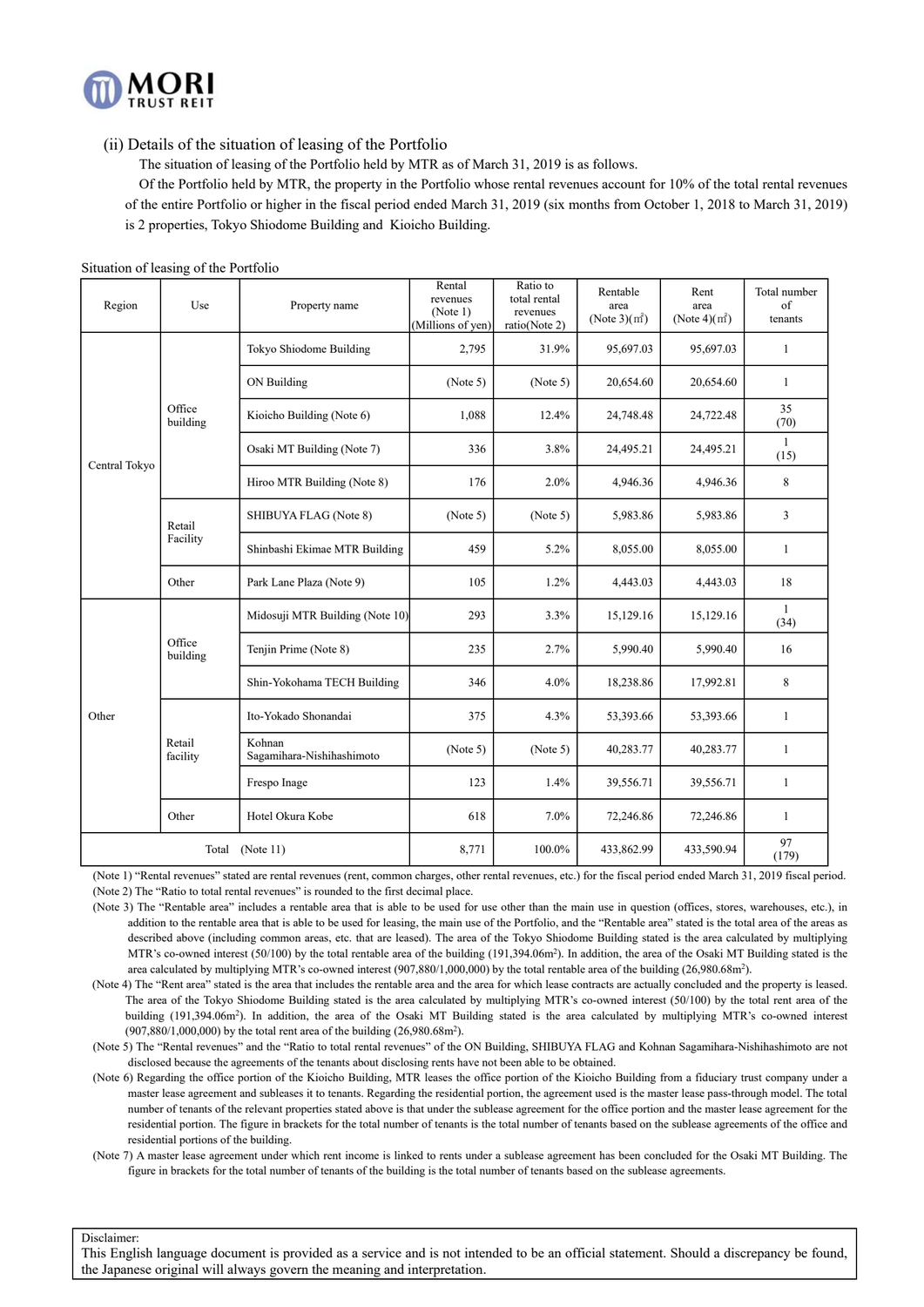

- (Note 8) MTR leases the land and building of Hiroo MTR Building, SHIBUYA FLAG and Tenjin Prime from a fiduciary trust company under a master lease agreement and subleases it to tenants. The total number of tenants of the above properties is that under the sublease agreements.
- (Note 9) At Park Lane Plaza, if lease contracts for more than one residential unit are concluded with one tenant, the number of residential units is counted as the number of tenants.
- (Note 10) The agreement used for the Midosuji MTR Building is the master lease pass-through model. The figure in brackets for the number of tenants of the building is the total number of tenants based on the sublease agreements.
- (Note 11) The total number of tenants in brackets is the total number of tenants calculated based on the total number of tenants under the sublease agreements for the Osaki MT Building, the Kioicho Building and the Midosuji MTR Building.

Disclaimer: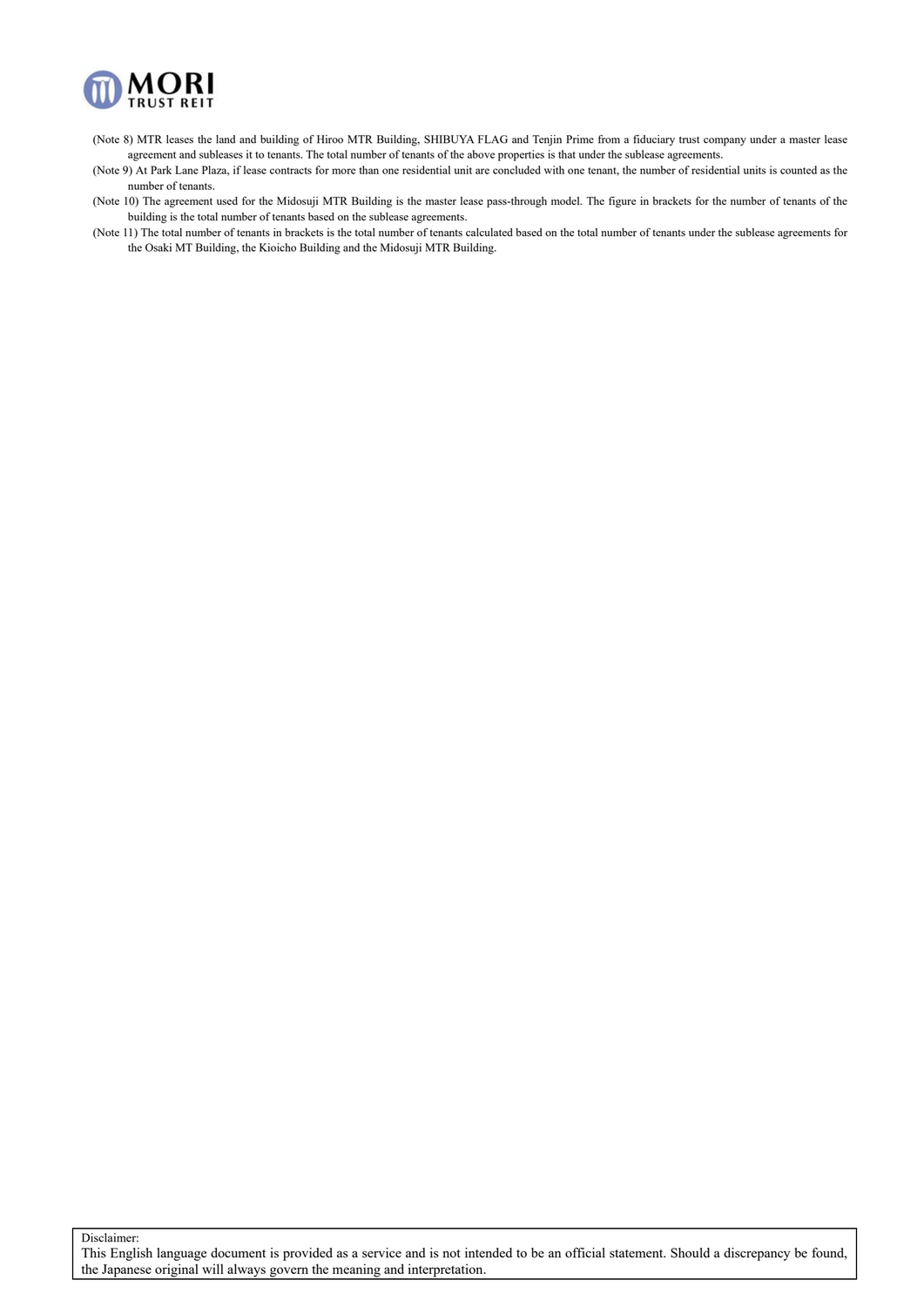

#### Occupancy rate of the Portfolio

|                                               |                      |                                                | 2019             | 2018            |                  | 2017            |                              | 2016            |                 | 2015            |                          | 2014                     |
|-----------------------------------------------|----------------------|------------------------------------------------|------------------|-----------------|------------------|-----------------|------------------------------|-----------------|-----------------|-----------------|--------------------------|--------------------------|
| Region                                        | Use                  | Property name                                  | End of<br>Mar.   | End of<br>Sep.  | End of<br>Mar.   | End of<br>Sep.  | End of<br>Mar.               | End of<br>Sep.  | End of<br>Mar.  | End of<br>Sep.  | End of<br>Mar.           | End of<br>Sep.           |
|                                               |                      | Tokyo Shiodome Building                        | 100.0            | 100.0           | 100.0            | 100.0           | 100.0                        | 100.0           | 100.0           | 100.0           | 100.0                    | 100.0                    |
| Office<br>Central<br>Tokyo<br>Retail<br>Other |                      | ON Building                                    | 100.0            | 100.0           | 100.0            | 100.0           | 100.0                        | 100.0           | 100.0           | 100.0           | 100.0                    | 100.0                    |
|                                               | building             | Kioicho Building (Note 2)                      | 99.9<br>(99.9)   | 99.9<br>(99.9)  | 99.9<br>(98.7)   | 99.9<br>(98.1)  | 99.9<br>(98.1)               | 96.7<br>(94.8)  | 66.1<br>(65.5)  | 60.6<br>(60.0)  | 91.4<br>(90.8)           |                          |
|                                               |                      | Osaki MT Building(Note 3)                      | 100.0            | 100.0           | 100.0            | 100.0           | 100.0                        | 100.0           | 100.0           | 100.0           | 100.0                    | 100.0                    |
|                                               |                      | Hiroo MTR Building (Note<br>4)                 | (91.8)<br>100.0  | (100.0)<br>84.2 | (92.7)<br>99.5   | (92.7)          | (92.7)                       | (96.7)          | (98.2)<br>-     | (100.0)         | (98.6)                   | (98.6)                   |
|                                               | Subtotal<br>(Note 5) |                                                | 99.9<br>(99.3)   | 99.5<br>(99.5)  | 99.9<br>(99.1)   | 99.9<br>(99.0)  | 99.9<br>(99.0)               | 99.5<br>(98.9)  | 94.9<br>(94.3)  | 94.1<br>(93.6)  | 98.8<br>(98.5)           | 99.9<br>(96.3)           |
|                                               |                      | SHIBUYA FLAG (Note 4)                          |                  | 100.0           | 100.0            | 100.0           | 100.0                        | 100.0           | 100.0           | 100.0           | 100.0                    | 100.0                    |
|                                               | facility             | Shinbashi<br>Ekimae<br><b>MTR</b><br>Building  | 100.0            | 100.0           | 100.0            | 100.0           | 100.0                        | 100.0           | 100.0           | 100.0           | 100.0                    | 100.0                    |
|                                               |                      | Subtotal                                       | 100.0            | 100.0           | 100.0            | 100.0           | 100.0                        | 100.0           | 100.0           | 100.0           | 100.0                    | 100.0                    |
|                                               |                      | Park Lane Plaza                                |                  | 100.0           | 96.8             | 100.0           | 100.0                        | 93.5            | 92.7            | 96.7            | 100.0                    | 92.7                     |
| Subtotal                                      |                      | 100.0                                          | 100.0            | 96.8            | 100.0            | 100.0           | 93.5                         | 92.7            | 96.7            | 100.0           | 92.7                     |                          |
| Subtotal (Note 5)                             |                      | 99.9<br>(99.3)                                 | 99.6<br>(99.5)   | 99.9<br>(99.2)  | 99.9<br>(99.1)   | 99.9<br>(99.1)  | 99.4<br>(98.8)               | 95.3<br>(94.8)  | 94.6<br>(94.2)  | 98.9<br>(98.6)  | 99.8<br>(96.5)           |                          |
|                                               |                      | Midosuji<br><b>MTR</b><br>Building<br>(Note 6) | 100.0<br>(100.0) | 100.0<br>(96.4) | 100.0<br>(100.0) | 100.0<br>(95.5) | $\overline{100.0}$<br>(95.0) | 100.0<br>(96.7) | 100.0<br>(92.9) | 100.0<br>(90.2) | $\overline{\phantom{0}}$ | $\overline{\phantom{0}}$ |
|                                               | Office<br>building   | Tenjin Prime (Note 4)                          | 100.0            | 89.1            | 100.0            | 100.0           | 100.0                        | 94.6            | 100.0           | 100.0           | 98.6                     | 98.6                     |
|                                               |                      | Shin-Yokohama<br><b>TECH Building</b>          | 98.7             | 98.7            | 95.7             | 92.6            | 98.8                         | 97.8            | 90.5            | 90.5            | 90.5                     | 89.5                     |
|                                               |                      | Subtotal (Note 5)                              |                  | 97.7<br>(96.3)  | 98.0<br>(97.7)   | 96.6<br>(94.7)  | 99.5<br>(97.9)               | 98.2<br>(96.9)  | 95.6<br>(92.9)  | 95.6<br>(92.1)  | 92.7                     | 92.3                     |
| Other                                         |                      | Ito-Yokado Shonandai                           | 100.0            | 100.0           | 100.0            | 100.0           | 100.0                        | 100.0           | 100.0           | 100.0           | 100.0                    | 100.0                    |
|                                               | Retail<br>facility   | Kohnan Sagamihara-<br>Nishihashimoto           | 100.0            | 100.0           | 100.0            | 100.0           | 100.0                        | 100.0           | 100.0           | 100.0           | 100.0                    | 100.0                    |
|                                               |                      | Frespo Inage                                   | 100.0            | 100.0           | 100.0            | 100.0           | 100.0                        | 100.0           | 100.0           | 100.0           | 100.0                    | 100.0                    |
|                                               |                      | Subtotal                                       | 100.0            | 100.0           | 100.0            | 100.0           | 100.0                        | 100.0           | 100.0           | 100.0           | 100.0                    | 100.0                    |
|                                               | Other                | Hotel Okura Kobe                               | 100.0            | 100.0           | 100.0            | 100.0           | 100.0                        | 100.0           | 100.0           | 100.0           | 100.0                    | 100.0                    |
|                                               |                      | Subtotal                                       | 100.0            | 100.0           | 100.0            | 100.0           | 100.0                        | 100.0           | 100.0           | 100.0           | 100.0                    | 100.0                    |
|                                               |                      | Subtotal (Note 5)                              | 99.9<br>(99.9)   | 99.6<br>(99.5)  | 99.7<br>(99.7)   | 99.4<br>(99.2)  | 99.9<br>(99.8)               | 99.8<br>(99.6)  | 99.4<br>(99.2)  | 99.4<br>(99.1)  | 98.9                     | 98.8                     |
|                                               |                      | Total (Note 5)                                 | 99.9<br>(99.7)   | 99.6<br>(99.5)  | 99.8<br>(99.5)   | 99.7<br>(99.2)  | 99.9<br>(99.5)               | 99.6<br>(99.3)  | 97.9<br>(97.5)  | 97.6<br>(97.3)  | 98.9<br>(98.8)           | 99.2<br>(98.0)           |

(Note 1) The "Occupancy rate" is rounded to the first decimal place. The occupancy rate stated for each Portfolio is the percentage of the total rented area out of the total rentable area. The subtotal of the occupancy rate for each category (or the total occupancy rate of the entire Portfolio) is the percentage of the subtotal (or the total) rented area out of the subtotal (or the total) rentable area. The subtotal and total occupancy rates stated are the rates based on the Portfolio held by MTR as of the end of each fiscal period. If the result of rounding is 100.0%, however, the rate is indicated as 99.9% by rounding down the second decimal place to the nearest first decimal place.

(Note 2) Regarding the office portion of the Kioicho Building, MTR leases the office portion of the Kioicho Building from a fiduciary trust company under a master lease agreement and subleases it to tenants. Regarding the residential portion, the agreement used is the master lease pass-through model. The occupancy rates of the relevant properties stated above are those under the sublease agreement for the office portion and the master lease agreement for the residential portion. The figures in brackets for the occupancy rates are the occupancy rates based on the sublease agreements of the office and residential portions of the building.

(Note 3) A master lease agreement under which rent income is linked to rents under a sublease agreement has been concluded for the Osaki MT Building. The figures in brackets for the occupancy rates of the building are the occupancy rates of tenants based on the sublease agreements.

(Note 4) MTR leases the land and building of Hiroo MTR Building, SHIBUYA FLAG and Tenjin Prime from a fiduciary trust company under a master lease agreement and subleases it to tenants. The occupancy rates of the above properties are those under the sublease agreements.

(Note 5) The subtotals and the total occupancy rates in brackets are the rates calculated based on the occupancy rates under the sublease agreements for the Kioicho Building, the Osaki MT Building and the Midosuji MTR Building.

 (Note 6) The agreement used for the Midosuji MTR Building is the master lease pass-through model. The figures in brackets for the occupancy rates of the building are the occupancy rates based on the sublease agreement.

Disclaimer: